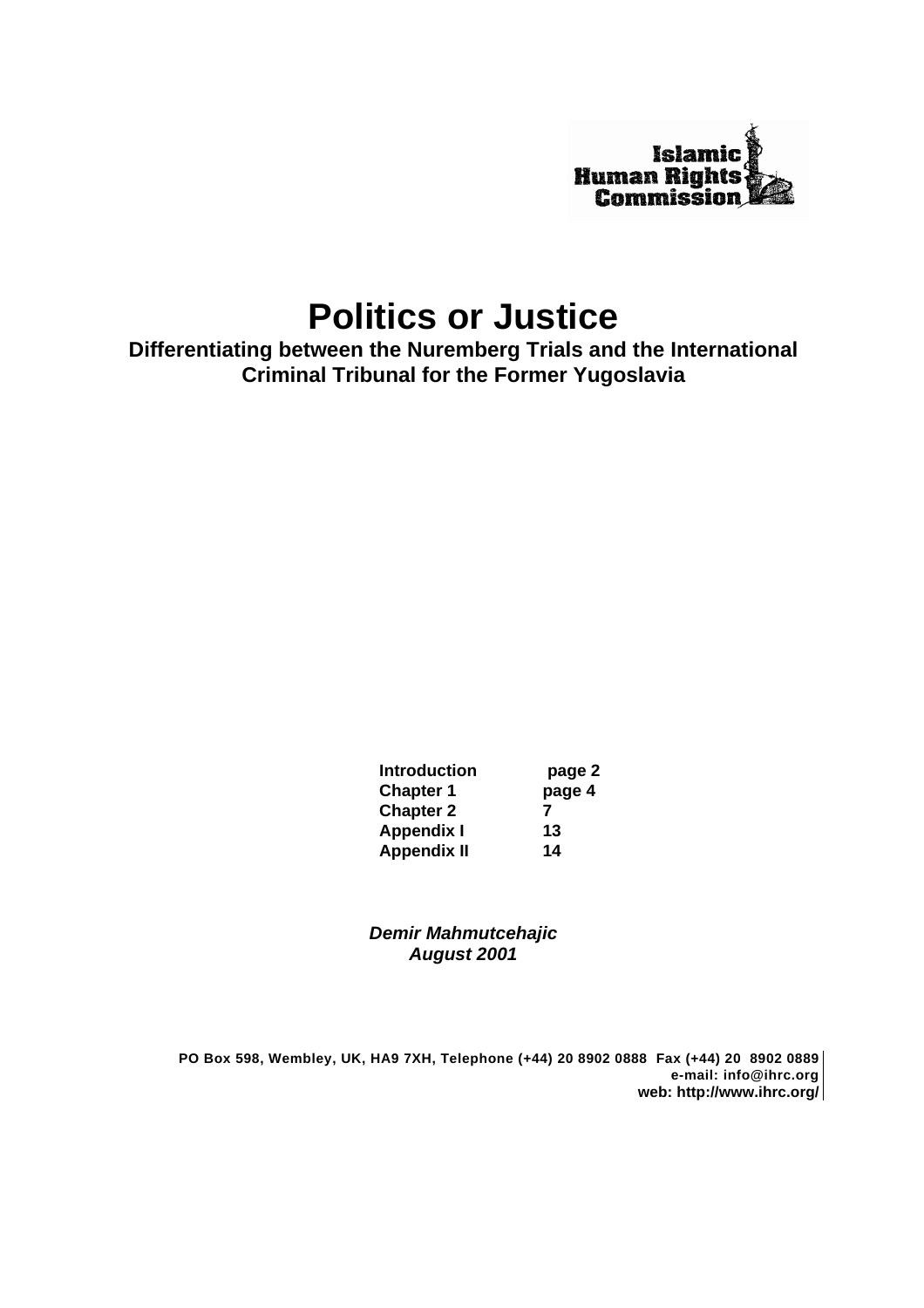First published in Great Britain in 2002 by Islamic Human Rights Commission PO Box 598, Wembley, HA9 7XH

© 2002 Islamic Human Rights Commission

Printed in England by Islamic Human Rights Commission

All rights reserved. No part of this book may be reprinted or reproduced or utilized in any form or by any means electronic, mechanical, or other means, now known or hereinafter invented, including photocopying and recording, or in any information storage or retrieval system, without permission in writing from the publishers.

ISBN 1-903718-05-8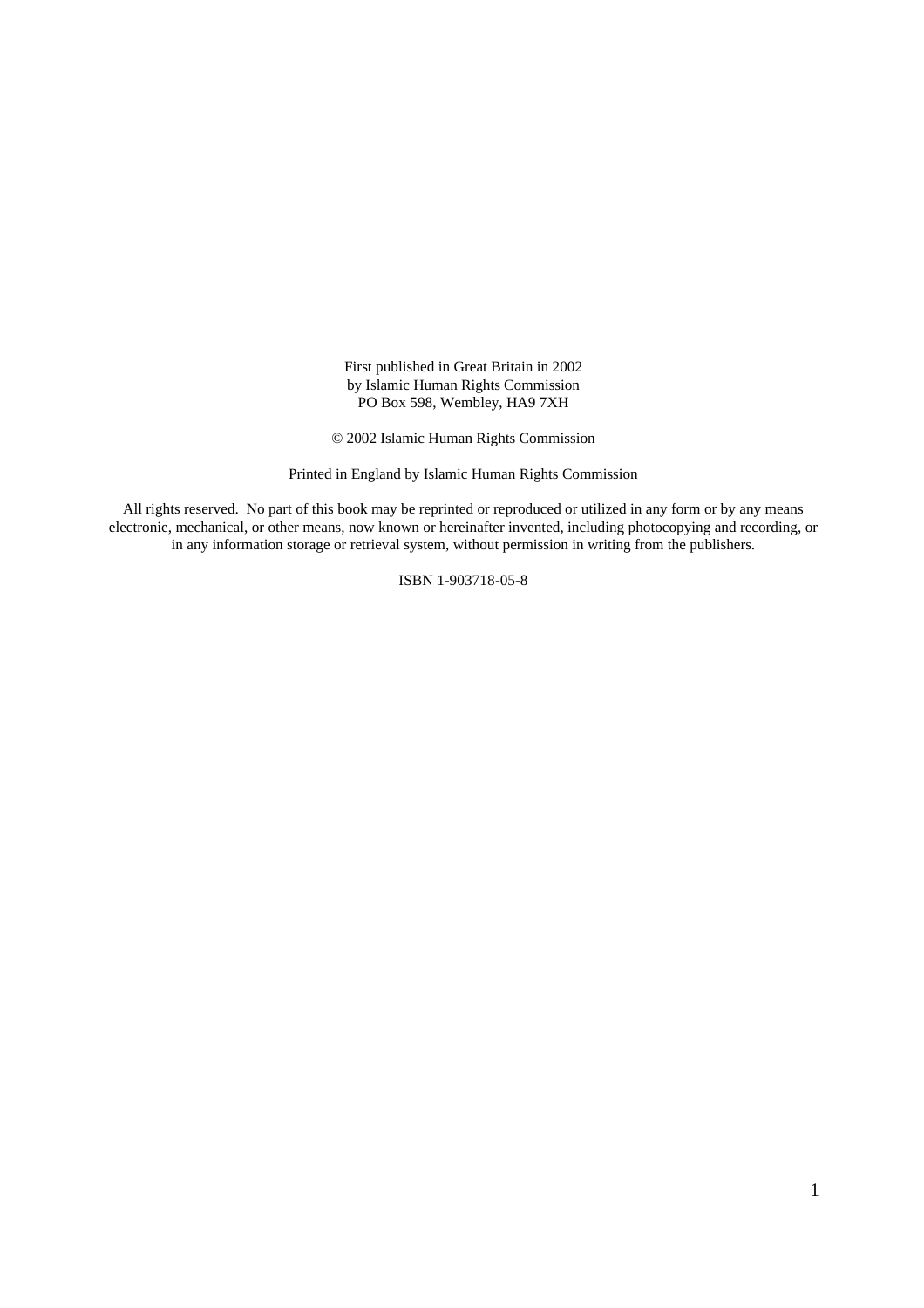## **POLITICS OR JUSTICE?**

#### **Differentiating between the Nuremberg Trials and the International Criminal Tribunal for the Former Yugoslavia**

### **INTRODUCTION**

Winston Churchill said in 1944 that Nazi leaders should be "hunted down and shot". *(Courtroom Television Network LLC)* The French and Soviets also supported summary executions. The Americans, however, pushed for trial after the faction within the U.S. government led by Henry Morgenthau, who supported a harsh plan designed to prevent Germany from ever rising as an industrial power, lost a domestic battle over the U.S. position on punishment for the Nazis.

In August 1945, the British, French, Americans and Soviets, met in London. They signed the agreement that created the Nuremberg court, officially the International Military Tribunal, and set up ground rules for the trial.

In early October 1945, the four prosecuting nations -- the United States, Great Britain, France and Russia -- issued an indictment against 24 men and six organizations. The individual defendants were charged not only with the systematic murder of millions of people, but also for planning and carrying out war in Europe.

Lt. Col. Murray Bernays, an attorney in the U.S. War Department who collected evidence on crimes committed against GIs, had devised a scheme to try the Nazis as conspirators for waging an aggressive war and to try Nazi organizations as a means of reaching hundreds of thousands of members. His ideas were promoted by Secretary of War Henry Stimson and it eventually was incorporated into the indictment.

The indictment of Nazi organizations was designed to deal with the problem of what to do about the hundreds of thousands of people who had been members of organizations such as the SS and the Gestapo. The idea was to label them as criminal organizations, and hold hearings to determine the extent to which a member is considered guilty.

The Nuremberg trials became a model after which subsequent international enforcement of justice might be patterned. Indeed, to many, the trials indicated that the international community would no longer tolerate transgressions against basic, universal human values, and that a mechanism was now in place by which to hold people accountable for "crimes against humanity."

Judge Charles E. Wyzanski Jr. explained in "Nuremberg in Retrospect" (*Atlantic*, December, 1946), that the exemplary manner in which the trial had been conducted had dispelled his scepticism about the feasibility of forging an international legal system: "Judged as a court trial," he wrote, "the Nuremberg proceedings were a model of forensic fairness.... But the outstanding accomplishment of the trial...is that it has crystallized the concept that there already is inherent in the international community a machinery both for the expression of international criminal law and for its enforcement."

The International Criminal Tribunal for the Former Yugoslavia ('Tribunal') was established by the United Nations Security Council in 1993 in order to put an end to the widespread and flagrant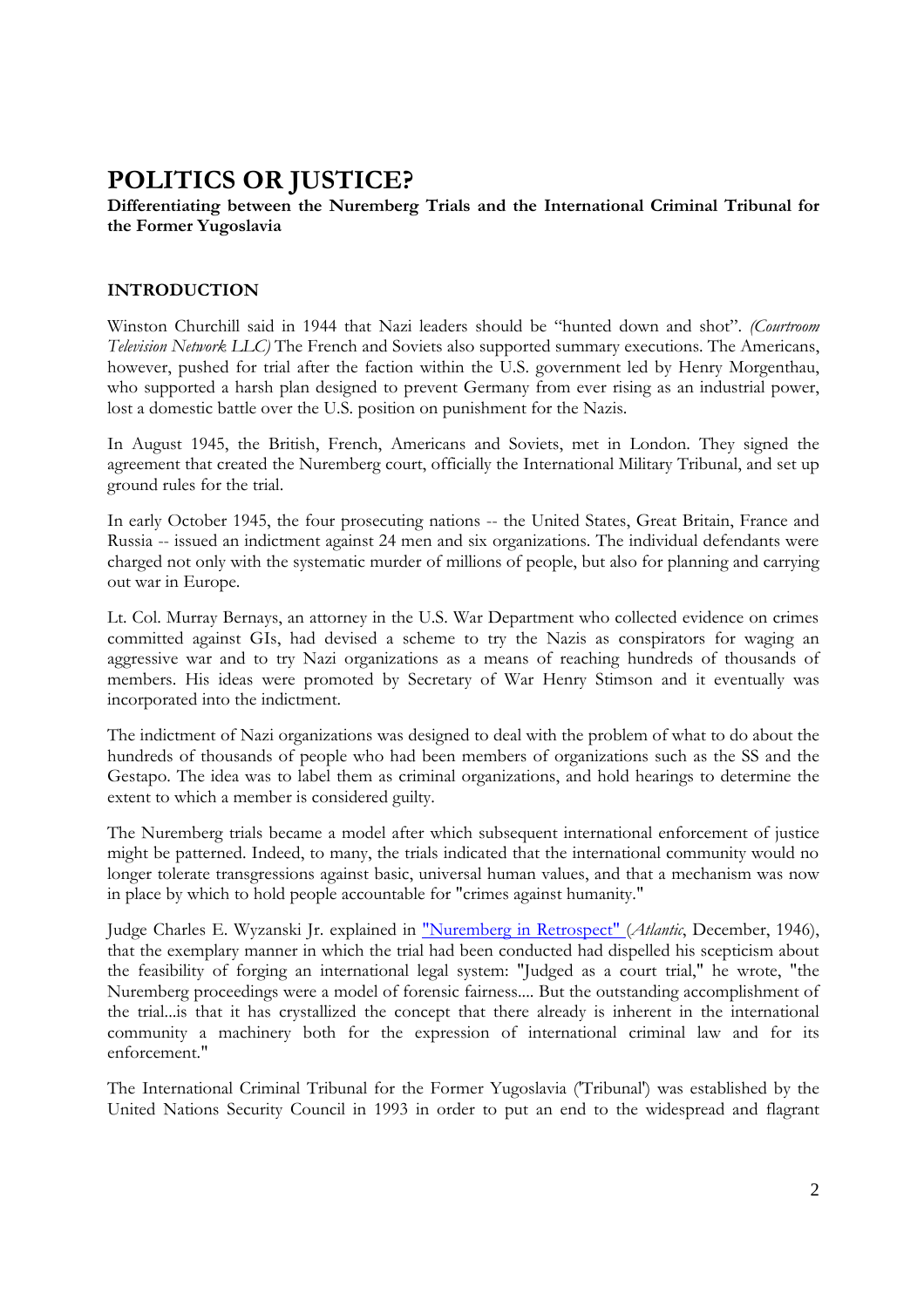violations of international humanitarian law occurring in the former Yugoslavia. Set up under the umbrella of the United Nations and established with the view to bring to justice individuals who organised and perpetrated war crimes in former Yugoslavia, its mandate is very much different from that of the Nuremberg International Military Tribunal. Even though crimes committed by the Nazis cannot mathematically be compared with the crimes committed in former Yugoslavia it is a cause for concern that the "Tribunal" is only concerned with individual quilt and not collective responsibility.

" I believe it is essential to make a distinction between what might be collective responsibility and individual responsibility. The Tribunal has not been established to deal with the possibility of collective responsibility. What is of interest to me in each of the trials in which I have sat in this court is to verify whether the evidence presented before it makes it possible to find an accused guilty. I seek to judge an accused. I do not judge a people. Yes, in the former Yugoslavia there were attacks against civilian populations. Yes, there were massacres and there was persecution. Yes, some of these crimes were committed by Serbian forces. However, to paraphrase a great humanist, I consider that to associate this evil with Serbian identity would be an insult to the Serbian people and would betray the concept of civil society. But it would be just as monstrous not to attach any name to this evil because that could be an offence to the Serbs." (Judge Rodrigues (Presiding) over Trial Chamber I, case **Krstic IT-98-33 "Srebrenica")**

In the words of Judge Rodrigues we can see an almost apologetic approach to the sentencing of Krstic and especially interesting is the fact that the Judge goes into depth to show that the Serbian people are not to be blamed for crimes committed in their name.

While fatal creation of the state of 'Israel' and capitulation under blackmail from the United States has brought UN to become the only mediator between the two superpowers it is obvious that general indictment of the German people gave a moral ground to the Zionist lobby to demand for an establishment of a Jewish entity. Turning a blind eye to the support that the illegal state of 'Israel' was receiving from the United States; in its quest to depopulate Palestine and to create a Jewish state; was the first major betrayal of UN's founding ideals. Silent acceptance of mass deportation of Palestinians was contrary to ever louder cries of condemnation of Nazi policies.

On the contrary, defining the crimes committed against Muslims in the former Yugoslavia as being an individual responsibility is the way to prevent Muslims from achieving the same moral ground towards their killers as achieved by the Jews towards the whole of Germany.

In this paper I question the wisdom of making a distinction between justice at Nuremberg Trials and justice at the "Tribunal". I will try to prove that even though the scale of the crimes committed is different, the crimes itself are the same, both committed by Nazis and by Serbian forces, and that both Nazis and Serbian forces were supported by majority of German and Serbian people. To ignore the fact that overwhelming majority of Serbs supported ethnic cleansing, mass murder, rape and genocide and not to find them accountable for being supporters of such crimes is defiantly a betrayal of international justice.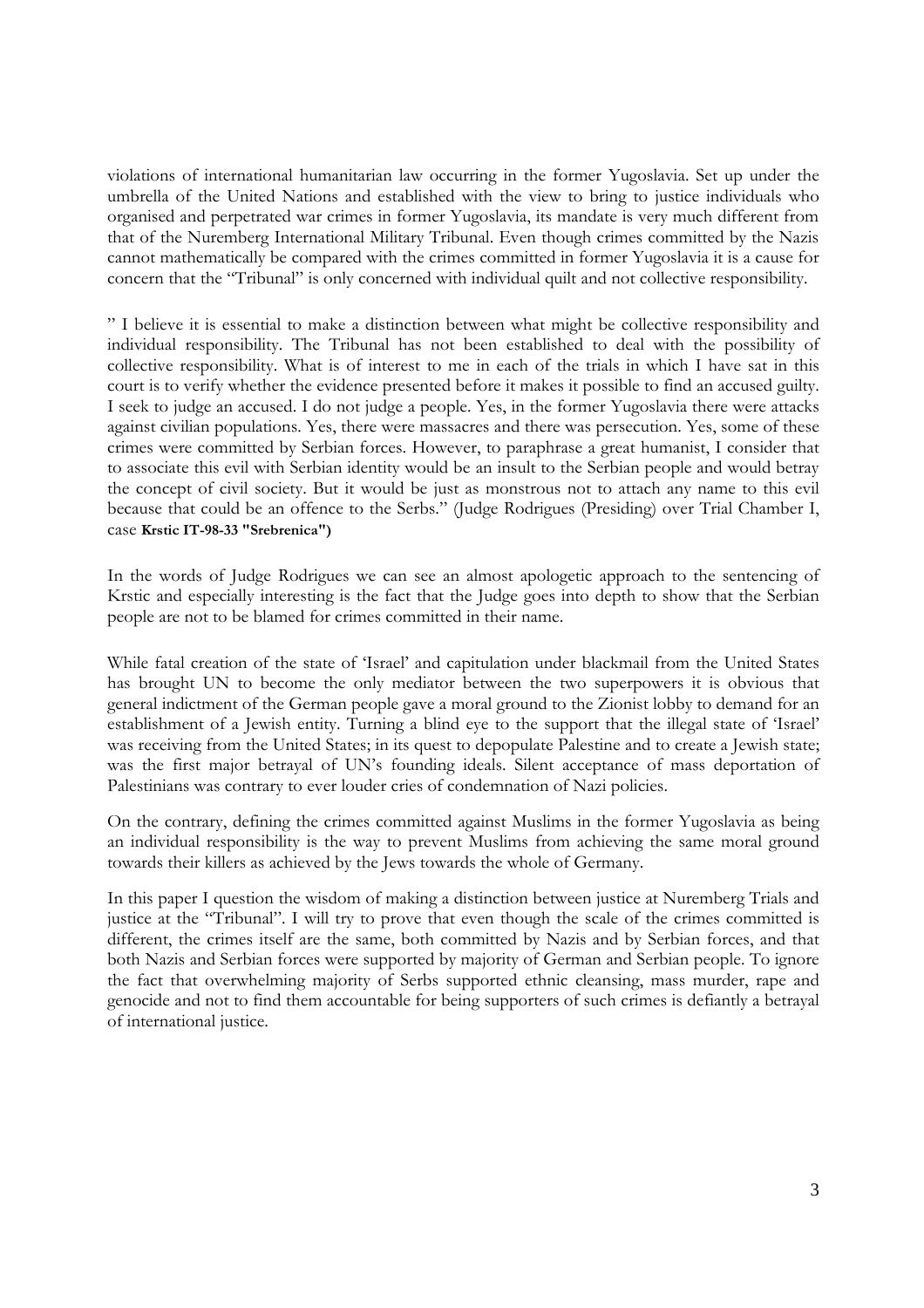#### **CHAPTER 1**

The rise to power by the Nazi party in early 1930s have brought new phase of racial conflict in Europe. Jews as a nation, not as a religious group, have been persecuted in Europe for centuries. The idea of a justifiable extermination of Jews was not new when the Nazi party revealed its manifesto. Did Hitler hate the Jews because of their religion or did he use the issue of Jews for the power struggle in which he became the ultimate manifestation of evil, backed by the German masses?

In order to consolidate his idolising position, Hitler needed to present to the German people a single issue which would be blamed as a reason for all misfortunes and ills of German society. So, he created the idea that World War I was lost because of Jewish conspiracy and that the German nation was betrayed by Jews who at that time had considerable influence over the German Army. He created the belief that communist conspiracies and economic collapse in Germany after World War I were created by the same Jewish conspiracy. He gave the German people a unifying factor by creating hatred against Jews and furthermore aligned German patriotism with hatred towards the Jews.

Did the German people know about "Jewish Solution"? Did the German people know about concentration camps? Did the German people know of policies of "purifying the Germanic race"? I believe that the German people knew about all the crimes committed by the Nazi regime and that they were supporting that Nazi regime in its drive towards exterminating all Jews living under Nazi occupation.

Nazi party was a mass membership organisation. Those who were accepted as members were required to know its manifesto, aims, ideals and objectives. As early as 1933 the German people would have been able to see what the real objectives of the Nazi party was. An article written by Guy Stern (The Burning of the Books in Nazi Germany, 1933: The American Response) studied the consequences and response to burning of titles of Jewish and foreign authors and quotes the poet Heinrich Heine, who had said a century earlier: "When one burns books, one will soon burn people."

Hitler announced the Nuremberg Laws in 1935 in which it stripped the Jews of their civil rights as German citizens and separated them from Germany legally, socially, and politically. Jews were also defined as a separate race under "The Law for the Protection of German Blood and Honour." Being Jewish was now determined by ancestry; thus the Germans used race, not religious beliefs or practices, to define the Jewish people. This law forbade marriages or sexual relations between Jews and Germans. Hitler warned darkly that if this law did not resolve the problem, he would turn to the Nazi Party for a final solution.

More than 120 laws, decrees, and ordinances were enacted after the Nuremberg Laws and before the outbreak of World War II, further eroding the rights of the German Jews. Many thousands of Germans who had not previously considered themselves Jews found themselves defined as "non-Aryans."

Even before we study events after Nuremberg Laws one must ask himself how could the German nation accept such obvious racist law which openly discriminates against German nationals. Scenes of humiliation of Jewish children in front of their school peers, mass boycott of Jewish businesses and public insults of Jews were just prelude to burning of synagogues, mass imprisonment, concentration camps, slave labour, and finally death camps where millions perished. How could one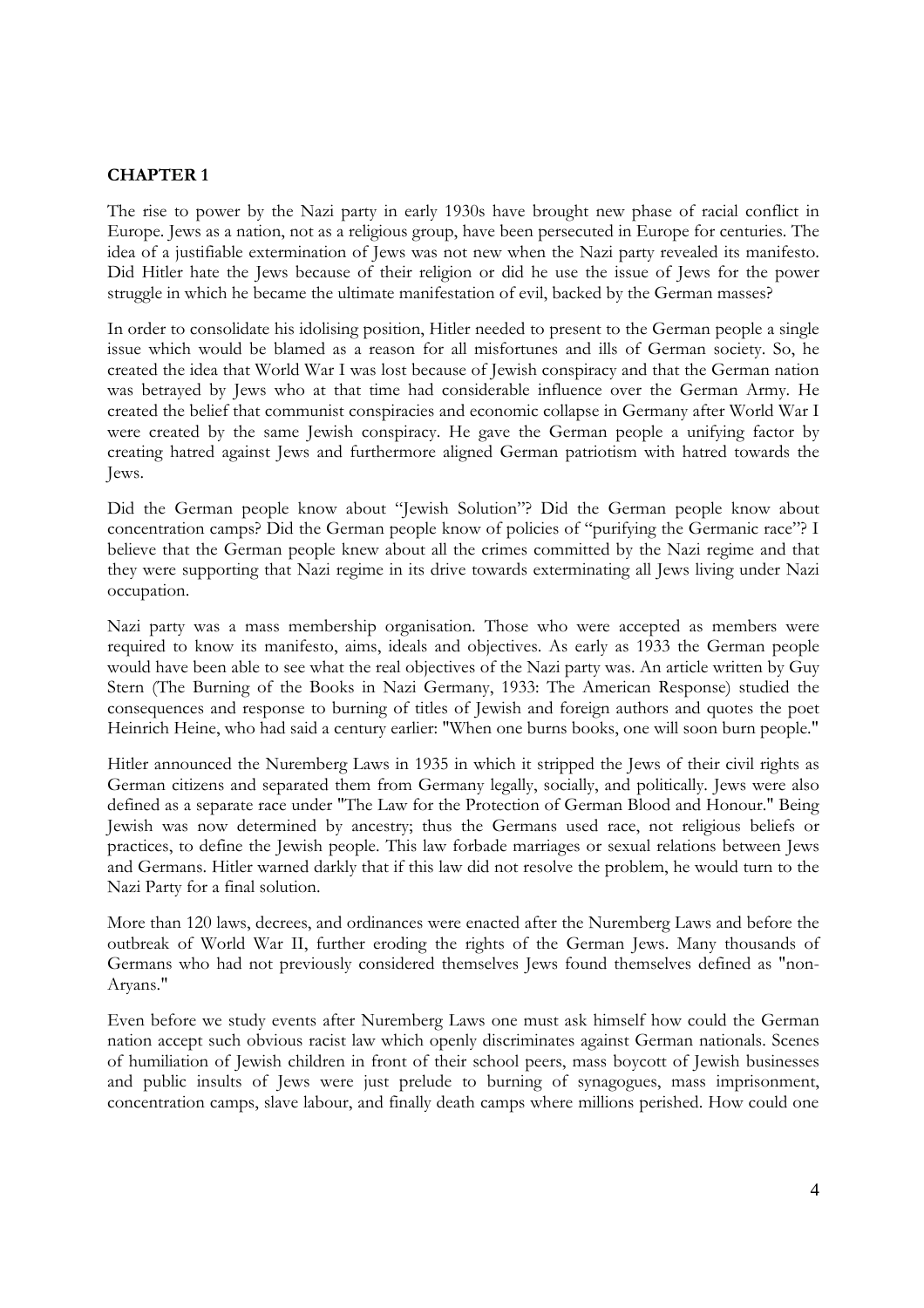plead ignorance when such events were happening daily, overt and with public support? We can say that few perpetrated such acts but it is undeniable that the German people knew about everything and that the majority supported such acts.

When allied soldiers liberated death camps in 1945 they were aghast by the horrible scenes that they found there. First there was disbelief, and then frustration, followed by cry for justice. On individual command responsibility, allied officers rallied local German residents and brought them to death camps to see what has been done in their name. Those German people pleaded ignorance. They pleaded ignorance that they saw trains going into death camps full of people and coming out empty. They pleaded ignorance that they heard cries and smelt stink of burning flesh. They pleaded ignorance that death camp guards talk to them about what was happening in those camps. In any court of law such circumstantial evidence would be enough to find the accused guilty, even if they did not actively take part in killings, of being accessory in crime.

"Notice will also be given under Article 9 of the Charter that the Prosecution intends to ask the Tribunal to declare that the following organizations or groups of which the defendants or some of them were members of criminal organizations, and any member of any such group or organization will be entitled to apply to the Tribunal for leave to be heard by the Tribunal upon the question of the criminal character of such group or organization. These organizations referred to are the following:

*Die Reichsregierung (Reich Cabinet); Das Korps der Politischen Leiter der Nationalsozialistischen Deutschen Arbeiterpartei (Leadership Corps of the Nazi Party); Die Schutzstaffeln der Nationalsozialistischen Deutschen Arbeiterpartei (commonly known as the "SS") and including Der Sicherheitsdienst (commonly known as the "SD"); Die Geheime Staatspolizei (Secret State Police, commonly known as the "Gestapo"); Die Sturmabteilungen der NSDAP (commonly known as the "SA"); and the General Staff and High Command of the German Armed Forces.*

(Minutes of the Opening Session of the Trial of the Major War Criminals, at Berlin by General NIKITCHENKO, President)

The Nuremberg Military Tribunal declared criminal the following organisations:

The Leadership Corps of the Nazi Party<sup>1</sup>, SS (Protection or guard detachment)<sup>2</sup>, Gestapo (Secret State Police, abbreviated to Gestapo), and SD (The security service of the SS, established in 1932).

In the zone of occupation of the United States the three länder passed a denazification law which required the registration of 13 million persons. Those that were subjected to prosecution were classified as either major offenders, offenders, lesser offenders, or followers. The major objective of the law was to remove those who had most closely followed and aided the Nazis from positions of leadership, or to prevent such persons from holding future public office. Those found to have been major offenders "were subject to immediate removal or permanent exclusion from public office, confiscation of property, and to a maximum of ten years in prison." More than 930,000 defendants were brought before the de-nazification courts.

<sup>&</sup>lt;sup>1</sup> See Appendix 1

<sup>2</sup> Formed in 1925 as Hitler's praetorian guard. Heinrich Himmler became its leader,(*Reichsführer*-SS) in 1929.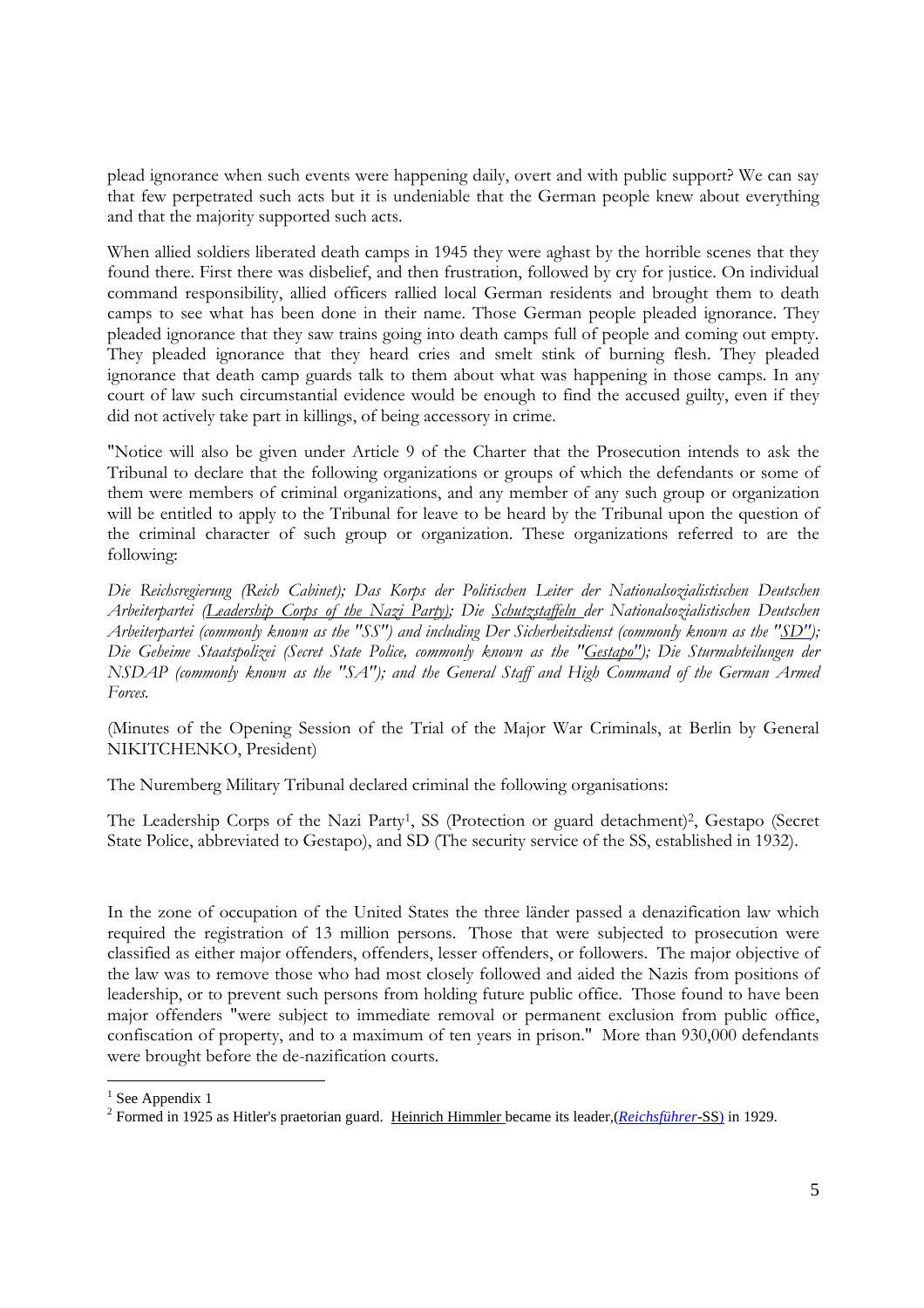Of them 1549 were classified as major offenders, 21,000 as offenders, 104,000 as lesser offenders, and 475,000 as followers. Over 500,000 people were fined for various criminal offenses, 122,000 suffered restrictions on employment, 25,000 were subject to confiscation of property, 22,000 were declared ineligible to hold public office, 30,000 were required to perform special labour, and 9000 were given prison sentences.<sup>3</sup>

No doubt that all these laws were brought in after WWII and subsequent trials had publicised greatly crimes committed by Nazi Germany. The German people were not able to say that they did not know. Evidence was contrary to that statement. By de-nazificing Germany, Allied powers have created general guilt in German peoples' consciousness. Such feeling of guilt is very important to prevent the repetition of anti-Semitism and racism in Germany.

 3 Tutorow, **op.cit**, p.8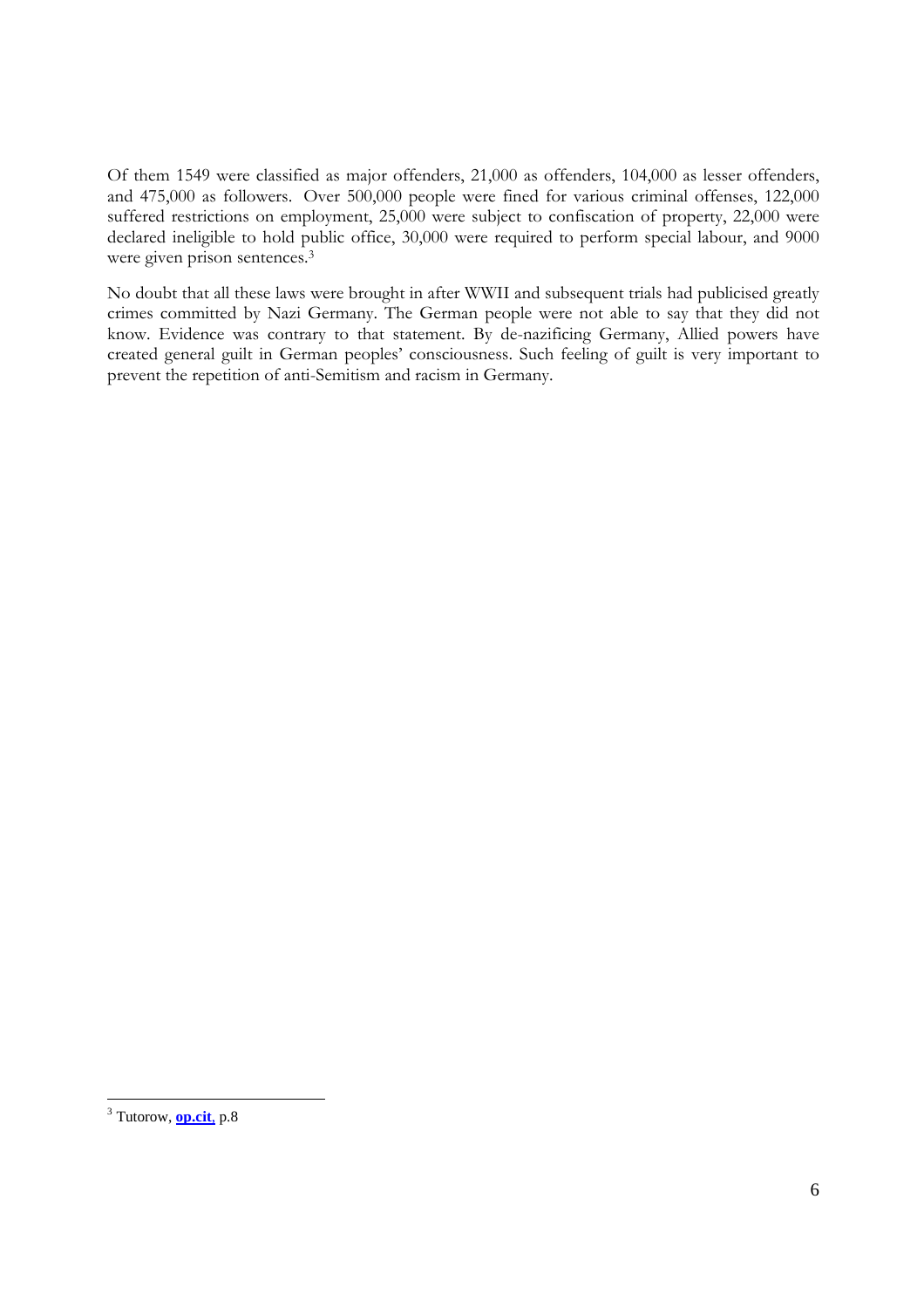#### **CHAPTER 2**

If we turn to wars in the former Yugoslavia from 1991 to 2000 (wars in Slovenia, Croatia, Bosnia Herzegovina and Kosova) we could study the pattern of racism, Islamophobia, religious hatred and readiness to 'purify land' (term also used as 'ethnic cleansing'). This pattern has been carefully organised, planned and up to a certain level fulfilled. In the heart of such ideology is SANU (Serbian Academy of Science and Arts) with its Memorandum of 1986<sup>4</sup> . This is what University of Kansas Libraries Slavic Department on its web page says about this Memorandum:

*"This memorandum is a critique of the Yugoslav system from a Serbian nationalist point of view, which assumes that Serbia was exploited by other Yugoslav republics and must correct the situation without hesitation"*

The Memorandum of the Serbian Academy of Arts and Sciences (SANU), released in 1986, is a wellorganized list of complaints and criticisms against the Yugoslav system, as it existed at the time. The main theme of the argument in the Memorandum is that Serbia was wrongfully taken advantage of and weakened under the 1974 constitution of Yugoslavia, and that as a result, Serbians are the victims of genocide (in Kosovo), among other things. The Memorandum is written in such a way that it acts as a call to arms for the Serbian people, and justifies any actions taken that will ensure the security of a 'threatened' Serbia.

With the publication of SANU's Memorandum in 1986 Serbian nationalism gain moral justification to embark on a course of creating a state for all Serbs. Cries like 'Where ever there is Serbian grave that is Serbia' were rallying the Serbian masses into frenzied state of madness. When in a speech in 1989 at Gazimestan (Kosova) Slobodan Milosevic said 'Serbs may not know how to work but they know how to fight' a million strong crowd cheered him and called for arms. They called for war against Albanians, Muslims, and all those who they considered as invaders going back 600 years by saying that they have to take revenge for the defeat Serbs suffered in the hands of the Ottoman Empire in the Fields of Kosova.

This one million Serbs was at that time 15% of all Serbs living in the former Yugoslavia. If we calculate what 15% of nation means it is easy to deduct that on the field of Gazimestan there was almost every able-bodied Serb supporting calls for ethnic cleansing, rape, and establishment of a Serbian state. This was a reflection of how the majority of Serbs felt. Those who were not present on the filed of Gazimestan could be categorised as children, old people, women and those who could not come because they worked in emergency services.

From Gazimestan the messengers of evil spread to part of Croatia inhabited by Serbs, whole of Bosnia because Serbs constituted 1/3 of Bosnia and Herzegovina, whole of Serbia, Kosova, Macedonia, and abroad to emigrants Chetnics (Royalist Serbian movement that cooperated with Nazis in WWII) communities. Serbs mobilized their resources and the propaganda machinery was put in place. Daily reporting of massacres of Serbs in provinces where Serbs were minority were fabricated so that this crazed masses could be fed with hatred and willingness to do anything in the name of the Serbian Nation.

<sup>4</sup> See Appendix 2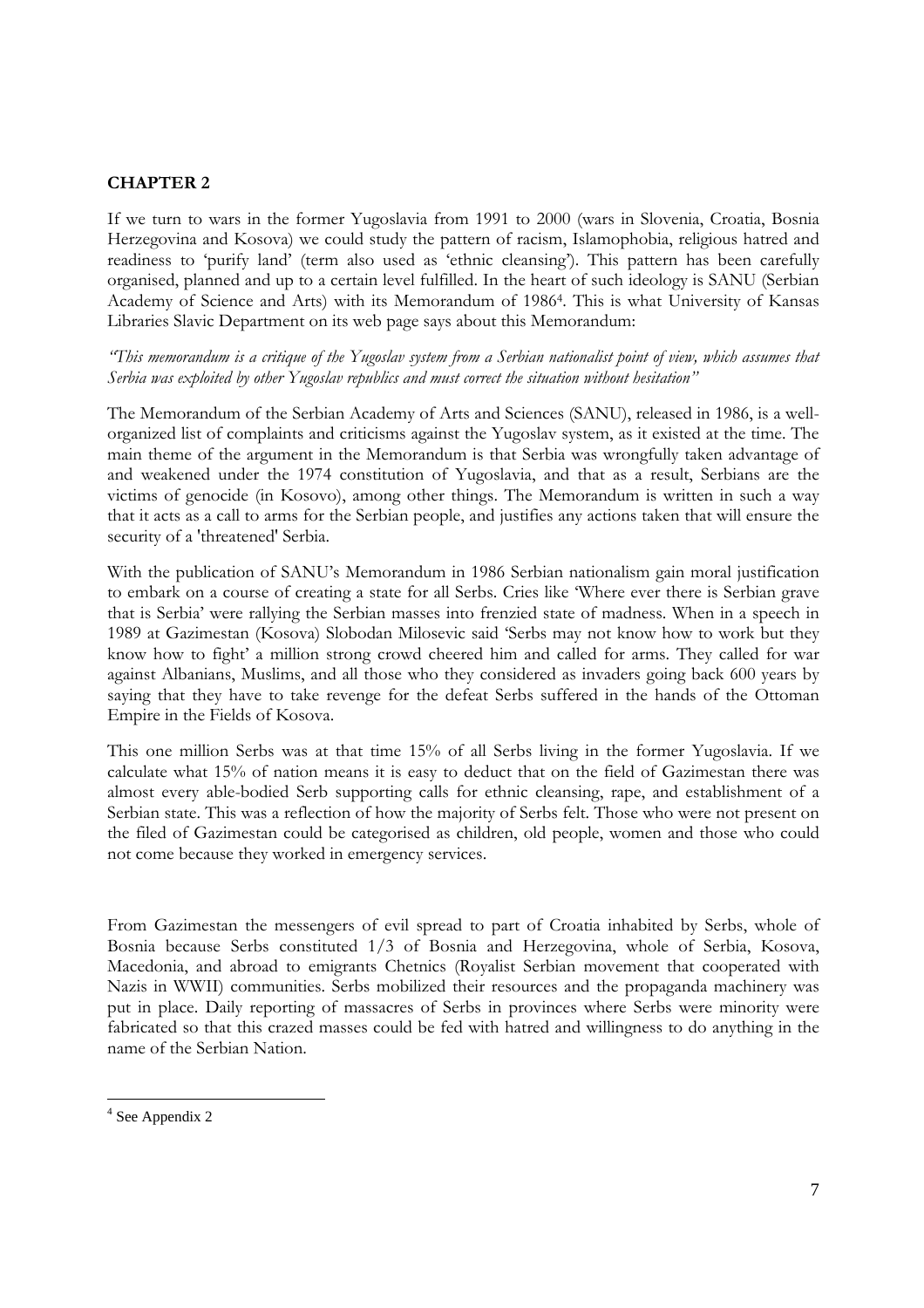Serbian Orthodox Church gave blessings to 'freedom fighters' and embraced forthcoming war as a war of liberation from the infidels. Patriarch Pavle defined Serbian Nation as Heavenly Nation and Chosen People to such extent that Serbs started saying that 'today if God is Serb'It is common for Serbs to use this phraseology to mean God will support them. This was mass indoctrination on a Nazi scale.

When war started in Slovenia in 1991 it was just a prelude for things to come. It was organised in such a way that it was impossible for the Serbs to succeed as Slovenia was in actual reality not to be included in Greater Serbia. It was an ex-Yugoslav republic which was 95% Slovins (of Catholic faith) and it lied to the far west. SANU could not find historical justification for including Slovenia into the Greater Serbia. So, it was decided by SANU and by Slobodan Milosevic and his ruling apparatus to let Slovenia win its Independence.

When JNA (Yugoslav People's Army) was evicted from Slovenia it moved all its forces from Slovenia and stationed them in Bosnia and Herzegovina. Indoctrination of JNA was well on the way. It was already at that time mainly officered by Serbs who embraced the idea of creating a Greater Serbia on the ruins of Yugoslavia. Those non-Serb officers who did not show loyalty to this idea of Greater Serbia were expelled or when the war started in Bosnia and Herzegovina all these non-Serb officers were either removed, killed or were deserted. This Army was controlled by Slobodan Milosevic and it played a major part in the aggression on Croatia and Bosnia and Herzegovina.

The war in Croatia started soon after the JNA left Slovenia. Serbian nationalist rose against what they perceived as anti-Serbian state of Croatia (inhabited mainly by Croats – Catholics but with considerable Serbian minority) and in coordination with JNA laid siege to many Croatian cities. Other cities were 'cleansed' of non-Serbian population and Republic of Srpska Krajina was proclaimed. Many atrocities were committed such as in the city of Vukovar, which was razed to the ground and the sick, wounded and undefended population was massacred. Daily shelling of Dubrovnik, Zadar, Zagreb, Osjek and other Croatian towns were just drills for things to come.

While the war was still going on in Croatia, the Serbian military machine turned towards Bosnia and Herzegovina. In April 1992 an open large scale aggression against the independent country was put in motion by the command of Slobodan Milosevic, with the support of SANU, Serbian Orthodox Church and majority of Serbs.

Immediately it became obvious that previous threats for example if Muslims do not surrender they would all be killed and that Muslims as a people would disappear in Bosnia and Herzegovina were not just empty words. These threats were made in public and Radovan Karadic made the most blatant one in Bosnia and Herzegovina National Assembly just before the aggression started. His comments can be summarized as saying that if Muslims insist on calling for a referendum for the independence of Bosnia and Herzegovina such things may happen that results of which may be the complete extinction of Muslims. A number of towns were occupied and reports of mass killings, rape, torture, looting, burning, and expulsion were flooding from all corners of Bosnia and Herzegovina.

The state of Bosnia and Herzegovina was a unique blend of different religious groups. Muslims were 44%, Serbs (Orthodox Christians) 31%, Croats 17% (Catholic Christians) with the remaining 8% consisting of atheists, Jews, and others. The Serbian nationalists in their 'crusade' for a Serbian Holy Land decided to either enslave Muslim population or destroy all Muslims. In their attempt to achieve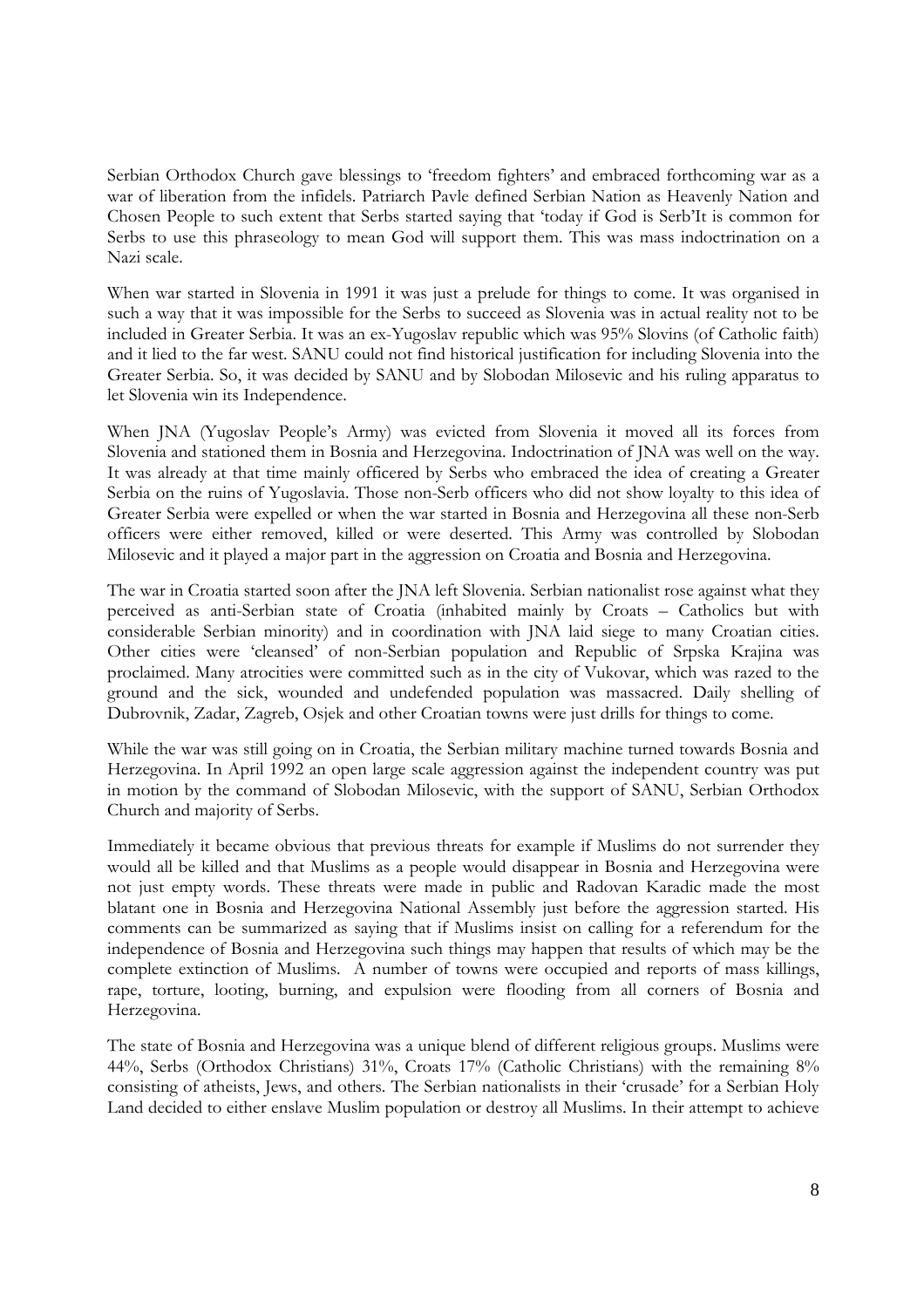this they agreed to maintain peace with the Croatian nationalists and even to unite until all Muslims were defeated. In 1993, a joint attack by the Serbian and Croatian forces was launched against Muslims and it lasted for more than a year. When Croatian nationalists realised that they could not trust their Serbian allies they pursued peace with the Muslims. For the next two years Croatian forces were mainly concentrated on maintaining their grip on land that they had occupied while fighting was mainly going on between the Serbian aggressors and Government forces. With the Dayton Peace agreement in 1995 the war stopped and the International community in particular the U.S.A. rewarded Serbian aggression with 49% of the territory of Bosnia and Herzegovina. The U.N. and the major powers sanctioned the partition of Bosnia and Herzegovina.

At first glance the 'Tribunal' served the same purpose of international justice, as the Nuremberg Trial. However, a closer look at its background and in particular its mandate shows how it was vastly below the standards of the precedents set at Nuremberg. Once more pressure from the U.S.A. was instrumental in setting it up not the least to satisfy the growing internal pressure from public for some form of accountability. As the BBC outlines below the mandate was significantly less than Nuremberg:

*"Mandate* 

*The tribunal is the first international body for the prosecution of war crimes since the Nuremberg and Tokyo trials held in the aftermath of World War II.* 

The ICTY was established by resolution 827 of the UN Security Council in May 1993 and all UN members are obliged to co-operate with it fully.

*It has jurisdiction over individuals responsible for war crimes committed in the territory of the former Yugoslavia since 1991.* 

*The offences are defined as:* 

*Grave breaches of the 1949 Geneva Conventions* 

*Violations of the laws or customs of war* 

*Genocide* 

*Crimes against humanity*

*The tribunal may not try suspects in absentia, nor impose the death penalty.* 

*The maximum sentence it can hand down is life imprisonment.* 

*Chief Prosecutor Carla Del Ponte and her team collect and sift the evidence to issue indictments and mount cases.* 

*Mrs Del Ponte, a Swiss lawyer, is the third to head the tribunal. Our correspondent Elizabeth Blunt, says that her determination, and that of her predecessors, the Canadian Louise Arbor and the South African Richard Goldstone, has played a large part in its success.* 

*In its seven years of existence the tribunal has been gradually working up to the moment when it has in front of it Slobodan Milosevic - the man it regards as ultimately responsible for Yugoslavia's suffering.*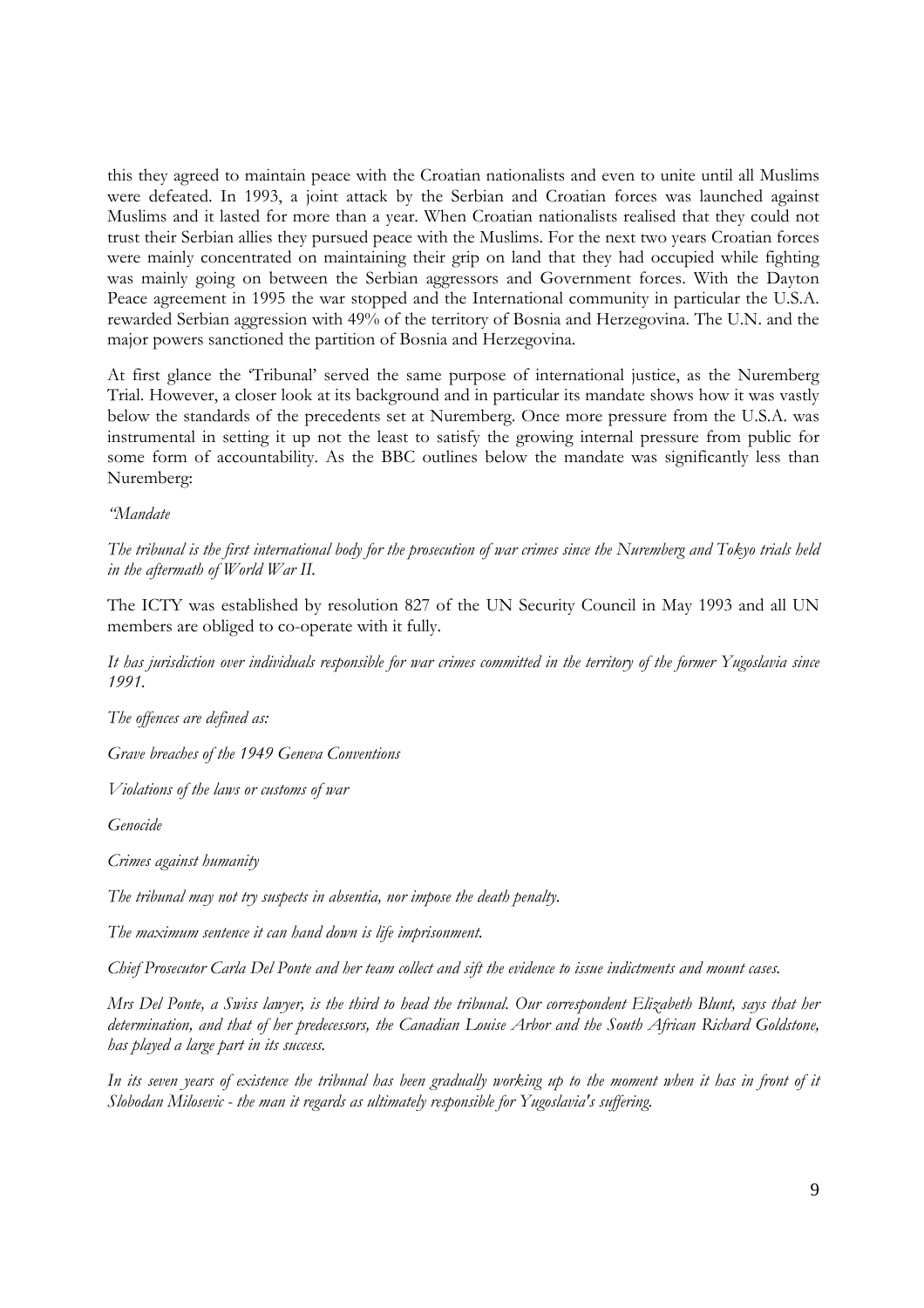#### *Indictments can be public or sealed.*

*The Tribunal has large teams of investigators working across the former Yugoslavia but it does not have its own police force and instead relies on the former Yugoslav republics or the international peace forces, S-For and K-For in Bosnia and Kosovo, to make arrests.* 

*The tribunal's staff as of April 2001 numbers 1,103 people from 74 countries and the budget for 2001 is \$96,443,900.* 

*Tribunal's record* 

*Indictments:* 

*Thirty-eight indicted war criminals are in the tribunal's detention unit* 

*Thirty-eight accused suspects are still at large* 

*Of these, 26 are publicly indicted and 12 are under sealed indictments* 

*International arrest warrants have been issued for seven of those sought, including Radovan Karadzic and Ratko Mladic.*

*Trials and appeals* 

*To date, 19 guilty verdicts have been passed* 

*There have been two acquittals* 

*Six cases have been completed, including appeals* 

*Twelve cases are pending before the appeals chamber* 

*Longest sentence passed: 45 years for former Bosnian Croat general Tihomir Blaskic* 

*The shortest trial took 10 days, the longest 239*

*One verdict made history by establishing that the systematic use of rape could be prosecuted as a war crime.* 

*Thousands of soldiers and civilians were involved in the violence as the former Yugoslavia disintegrated - but one consistent thread running throughout the proceedings has been the attempt to bring to trial those ultimately responsible for the crimes.* 

*Paul Risley who was the prosecutor's spokesman during another key trial said: "What's most important about prosecuting war crimes is not to get the individuals who may have committed those crimes - the lowly soldiers, thugs, paramilitary types of police officers - but to get the most senior political and military leadership responsible for having ordered those crimes."* 

*Tribunal's structure* 

*President: Claude Jorda (France)* 

*Vice-president: Florence Ndepele Mwachande Mumna (Zambia)*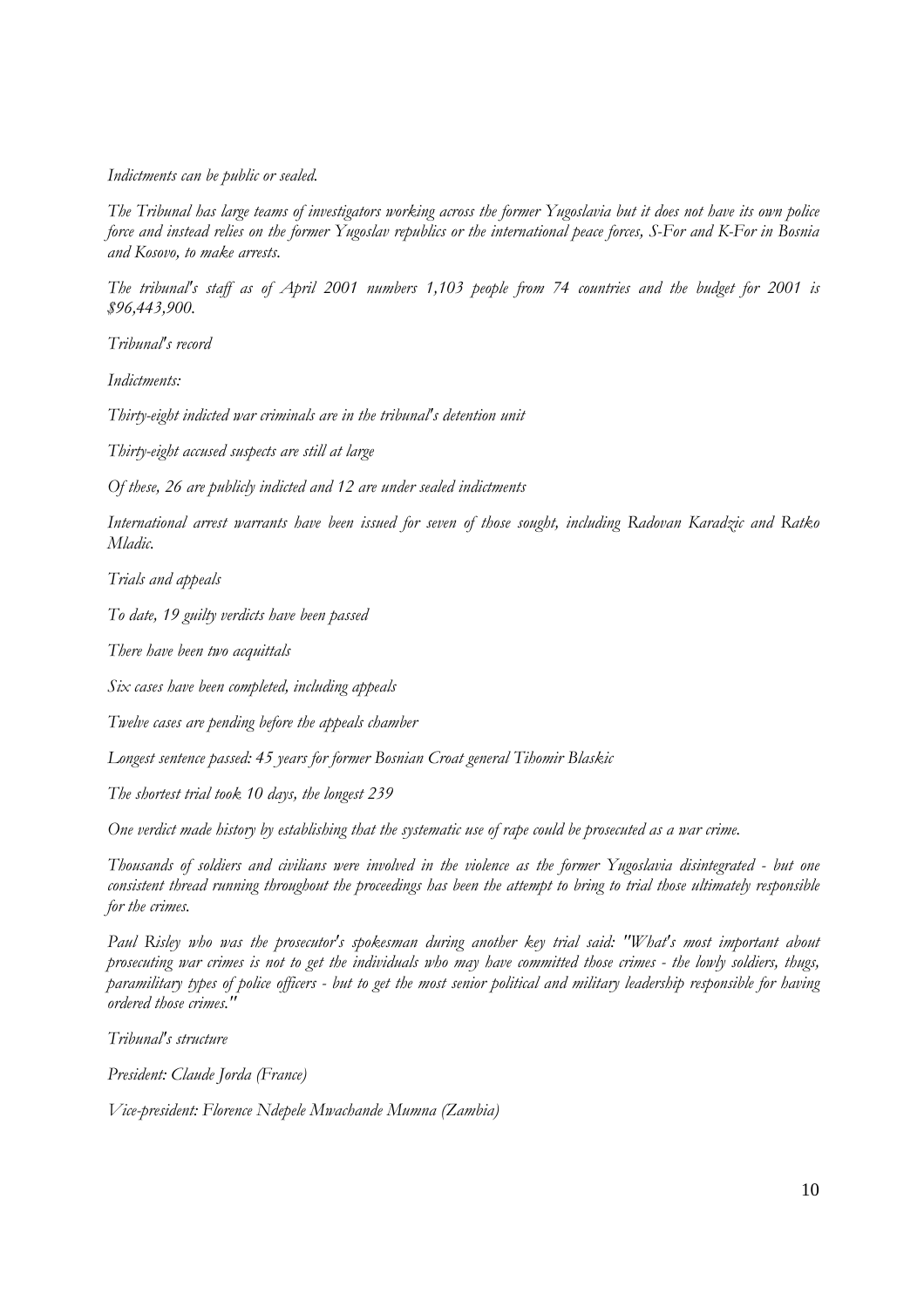*Three presiding judges: David Anthony Hunt (Australia), Richard May (United Kingdom), Almiro Simoes Rodrigues (Portugal)* 

*They are supported by nine other judges from various countries. Twenty-seven new temporary judges are due to arrive in September to assist with the workload* 

*Chief Prosecutor: Carla Del Ponte (Switzerland)* 

*Deputy Chief Prosecutor Graham Blewitt (Australia).*

*Since the tribunal began its work, nine known suspects have died.* 

*One, Slavko Dokmanovic, committed suicide in the detention centre in 1998.* 

*Two were shot dead by S-For troops during attempts to arrest them. Another blew himself up with a hand grenade as German troops tried to seize him.* 

*The rest have died of natural causes, including one in custody."* 

There is, however, no process similar to de-nazification. The idea of the 'Tribunal' is not to try Serbian people nor to educate them, but solely to find individuals responsible for the crimes committed. Why is this so? The de-nazification of Germany after WWII have created a sense of guilt in German consciousness. The 'Tribunal' is creating a sense of victim in Serbian consciousness, and Serbs feel that the whole World is against them. There is still no major process where the Serbs would face up to the crimes that they supported and were done in their name. No wonder that nothing much is changing in former Yugoslavia. If the victim is denied justice and compensation than the victory belongs to their oppressor.

The effect of the Nuremberg trials was a moral high ground was granted to the victims i.e. the Jews. But in the case of genocide against the Muslims in Bosnia and Herzegovina, the international community was not even allowing the victim to name properly the people who carried the worst war crimes in Europe since WWII. To deny that the Serbian nation was an accomplice in genocide against the Muslims is to deny the victim any compensation either morally or financially for the suffering that they had endured.

The argument against is that all the parties involved committed crimes, but that is the same as saying that the Jews who rose in the Warsaw ghetto committed crimes against the Germans and therefore they are the same as the Germans! The scale and intention of the crimes committed by Muslims against the Serbs cannot even be compared. It would be immoral to even to try to compare them. Muslims did not systematically and in an organised manner rape, torture, massacre and expel the Serbs as the way they did to the Muslims.

Numerous concentration camps where up to 300 000 people were imprisoned at the time were as well organised as were the Nazi death camps. Systematic program of mass rapes left over 50 000 Muslim women raped and marked for the whole of their life. Mass executions took at least 200 000 Muslim civilians. Indiscriminate shelling of civilian targets left hundreds of thousands maimed, disabled and war scared. All of this was done under the clear instruction to destroy Muslims as a community and to make those who remain alive suffer for the rest of their life.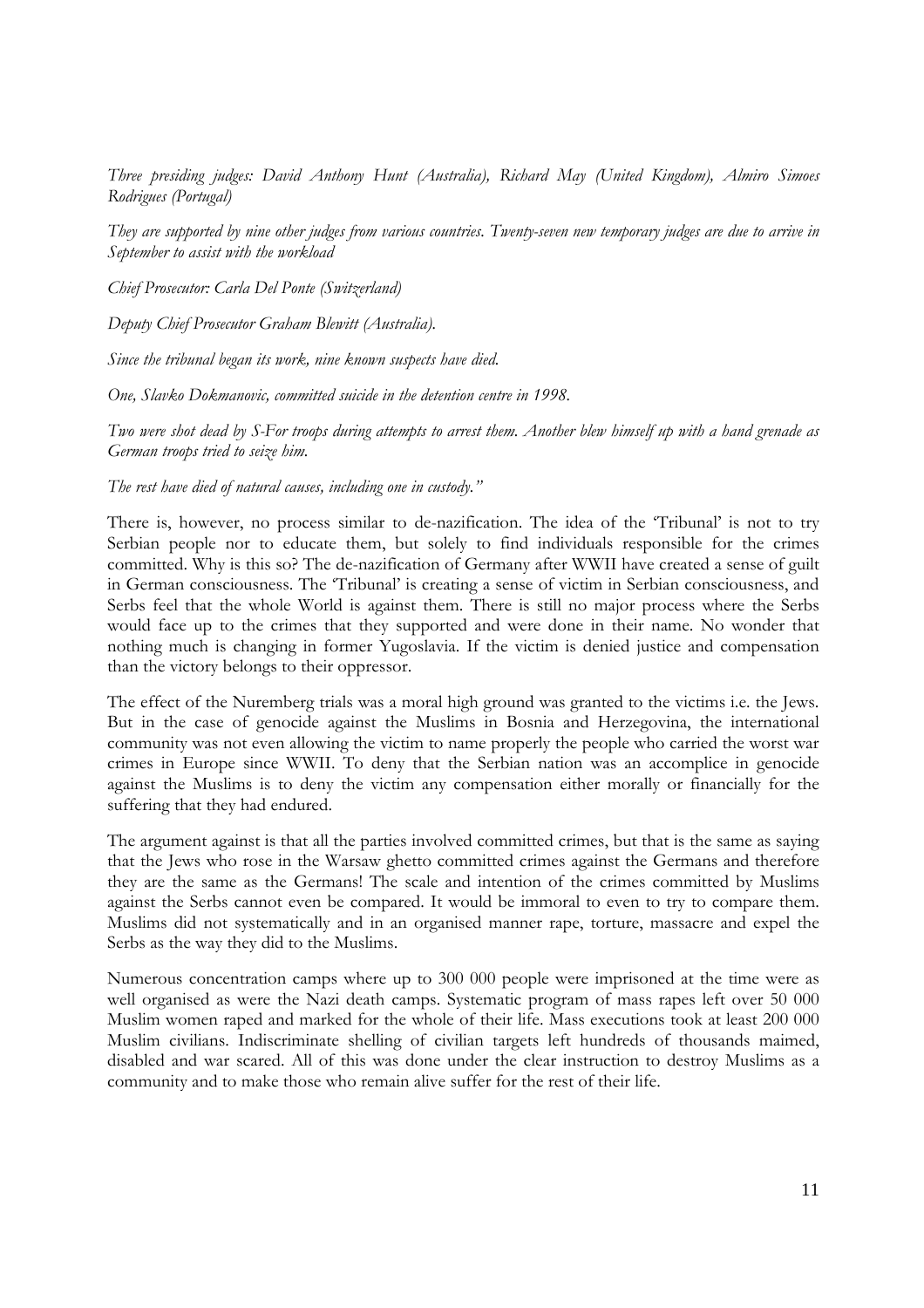Until the 'Tribunal' or any other International body bring sense of collective guilt into the Serbian consciousness till then all the work will be half done and Justice will not be served.

Collective guilt of Serbian people goes from those who were members of SDS (Serbian Democratic Party), SPS (Socialist Party of Serbia), SRS (Serbian Radical Party) and many other organisations, those who were their supporters and those who did not speak up against their programs. Paramilitary organisations like 'White Eagles', 'Tigers', 'Volunteers', 'White Guards' and others can be compared to Nazi SS troops and there should be the same indictment against them as meted out to those Nazi organisations.

Slobodan Milosevic is not the cause. He is the product of an evil that was supported by the majority of Serbs. How long will it be until the next 'Slobodan Milosevic' takes power and lead the Serbs again into a 'Crusade' against Muslims? This is what International community is failing to prevent and see.

To come back to the words of Judge Rodrigues:

"Yes, there were massacres and there was persecution. Yes, some of these crimes were committed by Serbian forces. However, to paraphrase a great humanist, I consider that to associate this evil with Serbian identity would be an insult to the Serbian people and would betray the concept of civil society. But it would be just as monstrous not to attach any name to this evil because that could be an offence to the Serbs."

The Nuremberg Trials were supposed set up the parameters of a civil society. It is unbelievable that this man after all the evidence presented to him worries more about hurting the Serbs than to prevent future crimes committed by them. After ruling guilty a Serbian general of genocide, he goes into depth to say that some mad individual has done all that had happened. It would be the same as to say that Hitler himself killed all those people in WWII and the German people had nothing to do with it. The whole concept of Justice has failed when Judge Rodrigues failed to ignite a debate of guilt on the Serbian nation. He has done both, injustice to the victim and to those who committed the crimes by saying that the majority of Serb were good and fought for a just cause unfortunately some elements of the Serbian forces committed crimes.

What is needed for future peace in the Balkans is a mass re-education of the Serbs. It is necessary to bring home to each member of these criminal activities the fact that they were supporting evil and that they are guilty because of that. It is necessary to ban all political parties and organisations that were involved in the genocide even if it was in the most minimum way. It is necessary to destroy the myth of Serbian infallibility and to show that the majority of Serbs have behaved like bloodthirsty animals. It is necessary to compensate the victims and to show them that the International community acknowledges the crimes committed against them. Only then will justice be served. [END]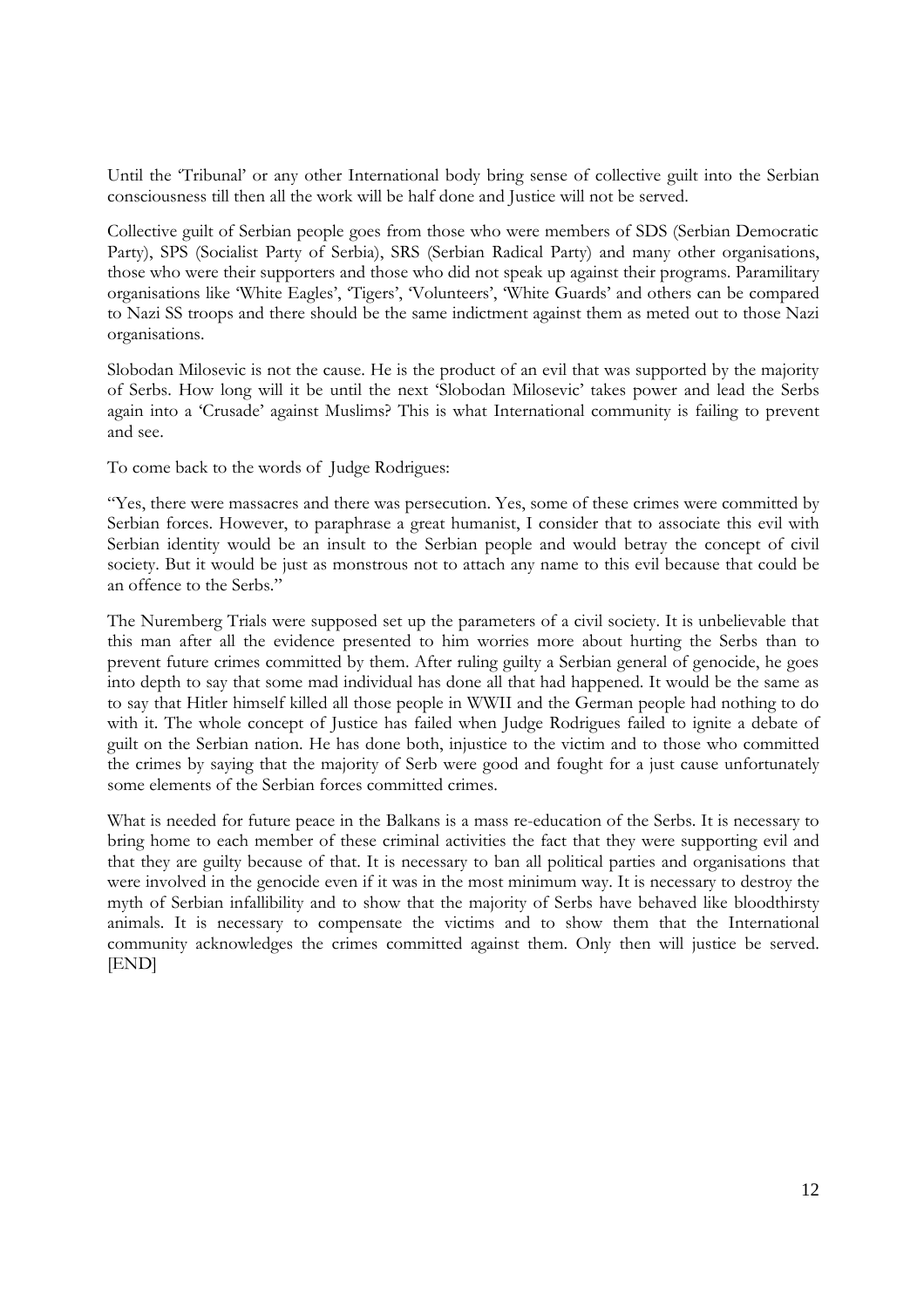#### **Appendix 1**

"The Leadership Corps of the Nazi Party consisted, in effect, of the official organisation of the Nazi Party, with Hitler as Fuehrer as its head. The actual work of running the Leadership Corps was carried out by the Chief of the Party Chancellery (Hess, succeeded by Bormann) assisted by the Party Reich Directorate, or Reichsleitung, which was composed of the Reichsleiters, the heads of the functional organisations of the Party, as well as of heads of the various main departments and offices which were attached to the Party Reich Directorate.

Under the Chief of the Party Chancellery were the Gauleiters, with territorial jurisdiction over the main administrative regions of the Party, the Gaus. The Gauleiters were assisted by a Party Gau Directorate or Gauleitung, similar in composition and function to the Part Reich Directorate. Under the Gauleiters in the Party hierarchy were the Kreisleiters with territorial jurisdiction over a Kreis, usually consisting of a single country, and assisted by a Party of (sic) Kreis Directorate, or Kreisleitung.

The Kreisleiters were the lowest members of the Party hierarchy who were full time paid employees. Directly under the Kreisleiters were the Ortsgruppenleiters, then the Zellenleiters and then the Blockleiters. Directives and instructions were received from the Party Reich Directorate."<sup>5</sup>

<sup>&</sup>lt;sup>5</sup> Judgment of the International Military Tribunal for the Trial of German Major War Criminals. Nuremberg, 30th September and 1st October, 1946. London: HMSO, 1966, pp.67-68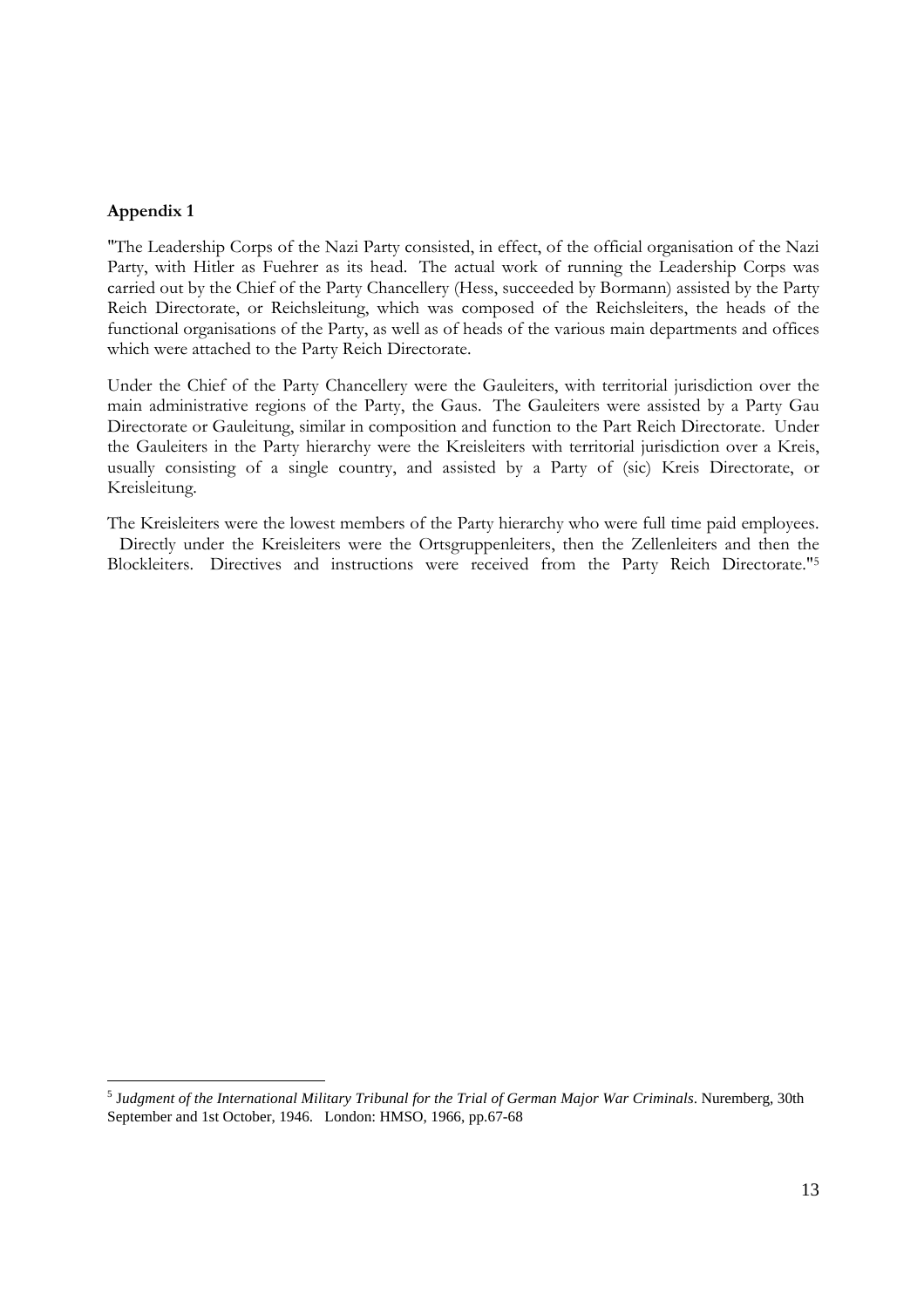#### **Appendix 2**

(Text of Memorandum) "There is deep concern in Yugoslavia because of stagnating social development, economic difficulties, growing social tensions, and open inter-ethnic clashes. A serious crisis has engulfed not only the political and economic arenas, but Yugoslavia's entire system of law and order as well. Idleness and irresponsibility at work, corruption and nepotism, a lack of confidence in and disregard for the law, bureaucratic obstinacy, growing mistrust among individuals, and increasingly arrogant individual and group egoism have become daily phenomena. The resulting blow to moral values and to the reputation of leading public institutions and a lack of faith in the competence of decision-makers have spread apathy and bitterness among the public and produced alienation from all the mainstays and symbols of law and order. An objective examination of Yugoslav reality suggests that the present crisis may end in social shocks with unforseeable consequences, including such a catastrophic eventuality as the fragmentation of the Yugoslav state. No one can close his eyes to what is happening and to what may happen. Certainly, our nation's oldest institute of scientific and cultural creativity cannot do so.

In these fateful times, the Serbian Academy of Arts and Sciences feels obliged to express its views on society's condition in the conviction that this will help us find a way out of our present troubles. The nature of this document, however, obliges us to limit ourselves to the key issues of Yugoslav reality. Regretfully, these issues include the undefined and difficult position of the Serbian nation, a position brought to the fore by recent events.

In order to understand the primacy of ethnicity in the present practice of the League of Communists of Yugoslavia it is necessary to consider the influence of the Comintern on the Communist Party of Yugoslavia between the two world wars. The Comintern's strategy during that period derived from the conclusion that following the failure of the proletarian revolution in Western Europe, the Communist parties of Eastern, Central, and Southern Europe had to depend on national movements, even though they were expressly anti-socialist and based on the idea of national rather than class unity. Stalin engaged in crushing all opposition to such a strategy (as, for example, in the case of Sima Markovic, one of the founders of the Yugoslav Communist Party). In this spirit, the solution to the national question was formulated and developed theoretically by Sperans (Kardelj) in his book "Razvoj slovenskoga narodnoga vprsanja" (The Development of the Slovene National Question), which generally served as the ideological model for Yugoslav development in the direction of a confederation of sovereign republics and autonomous regions, which was finally achieved by the Constitution of 1974.

The two most developed republics, which achieved their national programs with this Constitution, are now the most ardent defenders of the existing system. Thanks to the political position of their leaders at the centers of political power, they have held (both before and after the decisive years of the 1960s) the initiative in all matters affecting the political and economic system. They modelled the social and economic structure of Yugoslavia to suit their own desires and needs. Nothing would seem more normal that they now defend the structure that they stubbornly took so long to build, a structure that represents the attainment of most of their national programs.

No one needs convincing that separatism and nationalism are active on the social scene, but there is insufficient understanding of the fact that such trends have been made ideologically possible by the Constitution of 1974. The constant reinforcement of and the competition engendered by separatism and nationalism have driven the (ethnic) nations further from one another to a critical degree. The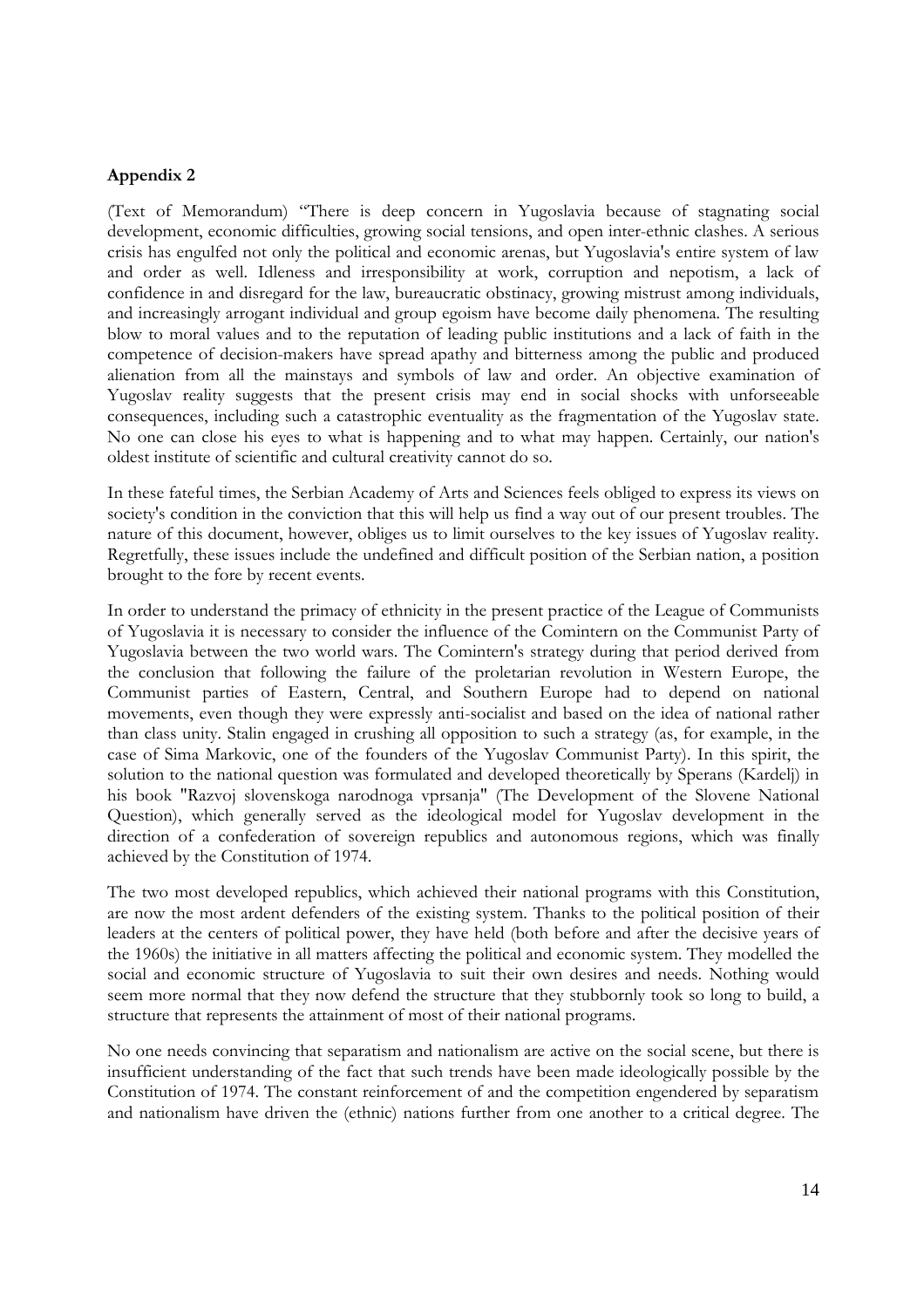manipulation of language and the confinement of scientific and cultural professionals within the ranks of the republics and regions are sorry signs of the growing power of particularism. All new ethnogeneses are unfortunate products of locally closed, regional ideologies and shackled logic, and they are also symptomatic of a retreat from a common past, a common present, and a common future. It is as if everyone wished to flee as fast and as far as possible from a collapsing house. Mental attitudes warn us that the political crisis has reached the critical point, threatening the complete destabilization of Yugoslavia. Kosovo is the clearest expression of this.

No form of political oppression and discrimination on the basis of nationality is properly acceptable in modern society. The Yugoslav solution to the nationalities question could be considered at its inception an exemplary model of a multinational federation in which the principle of the unity of the state and state policy was successfully joined with the principle of the political and cultural autonomy of nationalities and national minorities. During the past two decades the principle of unity has become progressively weaker and the principle of national autonomy is stressed, which has in practice changed into a sovereignty of the parts (republics, which are not ethnically homogenous as a rule). The weaknesses that were present in the model from the beginning became more and more visible. All nations are not equal: the Serbian nation, for example, did not obtain the right to its own state. Unlike national minorities, portions of the Serbian people, who live in other republics in large numbers, do not have the right to use their own language and alphabet, to organize politically and culturally, and to develop the unique culture of their nation. The unstoppable persecution of Serbs in Kosovo in a drastic manner shows that those principles that protect the autonomy of a minority (Albanians) and not applied when it comes to a minority within a minority (Serbs, Montenegrins, Turks and Gypsies in Kosovo). Considering the existing forms of national discrimination, presentday Yugoslavia cannot be considered a democratic state.

. . .Yugoslavia is seen less as a community of citizens, nations and nationalities all equal before the law, and more as a community of eight equal territories. But even this variety of equality does not apply to Serbia because of its special legal and political position which reflects the tendency to keep the Serbian nation under constant supervision. The guiding principle behind this policy has been "a weak Serbia, a strong Yugoslavia" and this has evolved into an influential mind-set: if rapid economic growth were permitted by the Serbs, who are the largest nation, it would pose a danger to the other nations of Yugoslavia. And so all possibilities are grasped to place increasing obstacles in the way of their economic development and political consolidation. One of the most serious of such obstacles is Serbia's present undefined constitutional position, so full of internal conflicts.

The Constitution of 1974, in fact, divided Serbia into three parts. The autonomous provinces within Serbia were made equal to the republics, save that they were not defined as such and that they do not have the same number of representatives in the various bodies of the federation. They make up for this shortcoming by being able to interfere in the internal relations of Serbia proper through the republic's common assembly (while their assemblies remain completely autonomous). The political and legal position of Serbia proper is quite vague-Serbia proper is neither a republic nor a province. Relationships in the republic of Serbia are quite confused. The Executive Council, which is a body of the republic's assembly, is in fact the Executive Council for Serbia proper. This is not the only absurdity in the limitation of authority. The excessively broad and institutionally well-established autonomy of the provinces has created two new fissures within the Serbian nation. The truth is that the pro-autonomy and separatist forces insisted on increasing autonomy, but this would have been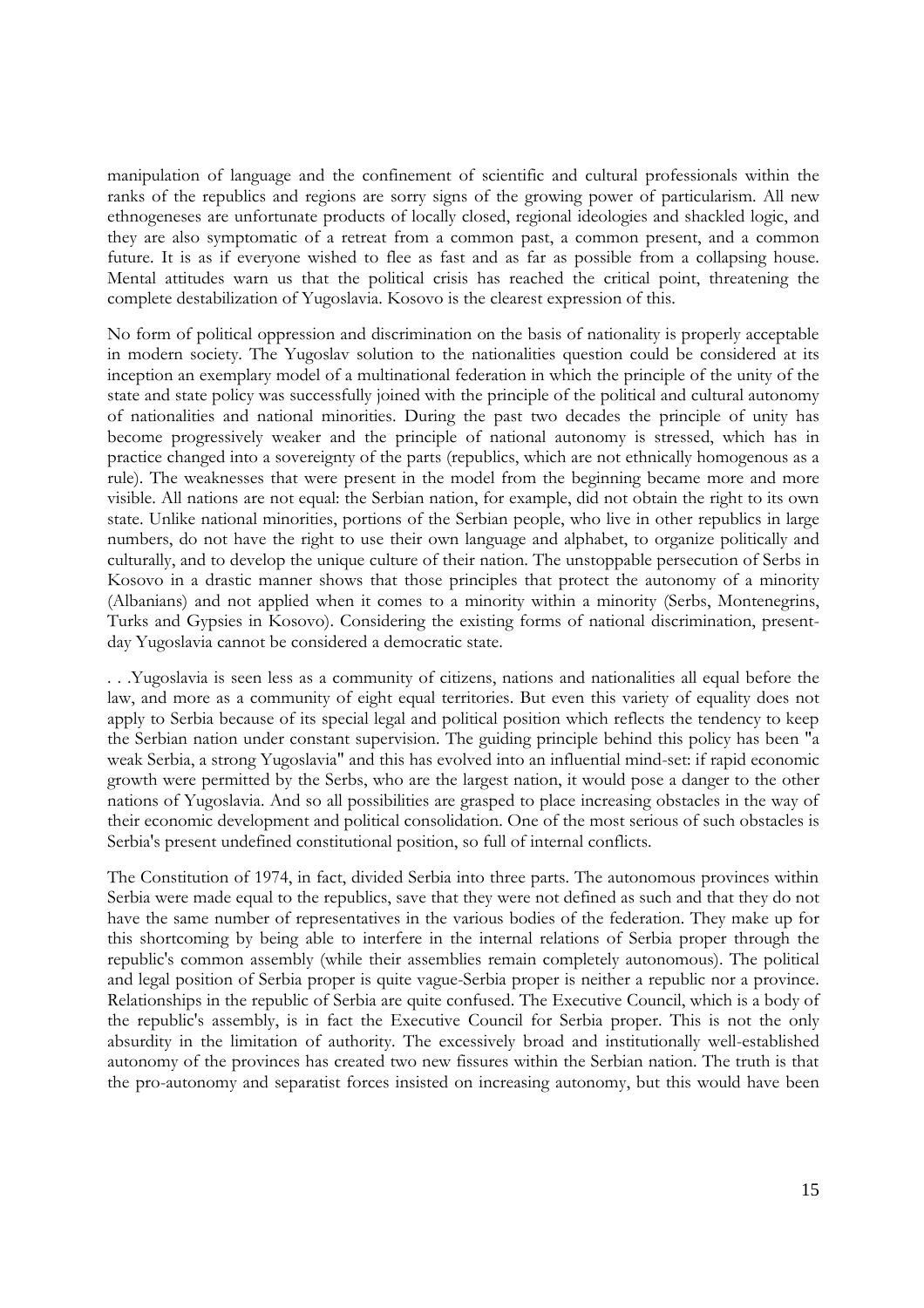difficult to achieve had they not received moral and political support from those republics in which separatist tendencies have never died out.

Relations between Serbia and the provinces cannot be reduced solely or even primarily to a formal legal interpretation of two constitutions. It is primarily a matter of the Serbian nation and their state. A nation that has regained statehood after a long and bloody struggle, that has achieved civil democracy, and that lost two and half million kinsmen in two world wars underwent the experience of having a bureaucratically constructed party commission determine that after four decades in the new Yugoslavia it alone was condemned to be without its own state. A more bitter historic defeat in peacetime cannot be imagined.

The expulsion of the Serbian nation from Kosovo bears spectacular witness to its historic defeat. In the spring of 1981 a very special, but nevertheless open and total war, prepared by administrative, political, and legal changes made at various periods, was declared against the Serbian people. Waged through the skilful application of various methods and tactics, with a division of functions, and with the active, not merely passive, and little concealed support of certain political centers within Yugoslavia (more pernicious than the support coming from outside), this open war, which has yet to be looked in the face and called by its proper name, has been continuing for almost five years. It has thus lasted longer than the entire Yugoslav war of liberation (from April 6, 1941 to May 9, 1945). The Balli (anti-communist nationalist) uprising in Kosovo and Metohija that broke out just before the end of the war with the participation of fascist units was broken militarily in 1944-45, but it appears not to have been broken politically. Its present form, disguised with a new content, is proceeding more successfully and is moving towards a victorious outcome. A final showdown with neo-fascism did not materialize; all of the measures so far taken have only removed the expression of this aggression from the streets and in fact, its racially motivated and unrestricted goals, which are being sought after by all means and at all costs, have only been reinforced. Deliberately drastic sentences are even pronounced on young offenders in order to incite and inflame inter-ethnic hatreds.

The physical, political, legal and cultural genocide perpetrated against the Serbian population of Kosovo and Metohija is the greatest defeat suffered by Serbia in the wars of liberation she waged between Orasac in 1804 and the uprising of 1941. Responsibility for this defeat falls primarily on the still living Comintern heritage in the nationalities policy of the Communist Party of Yugoslavia and on the acquiescence of Serbian communists in this policy and on the exorbitant ideological and political delusion, ignorance, immaturity, and chronic opportunism of an entire generation of postwar Serbian politicians, always on the defensive and always more concerned with the opinions others have of them and of their hesitant explanations of Serbia's position than with the true facts affecting the future of the nation that they lead.

Kosovo is not the only region in which the Serbian nation is being pressured by discrimination. The absolute (and not merely relative) fall in the number of Serbs in Croatia is sufficient proof of this assertion. According to the 1948 census there were 543,795 Serbs in Croatia (14.48% of the total). According to the 1981 census their number has been reduced to 531,502 or only 11.5% of the total number of inhabitants in Croatia. Over 33 peacetime years the number of Serbs in Croatia has declined, even in relation to the immediate post-war period when the first census was taken and when the effects of the war on the number of Serbian inhabitants in Croatia was well known.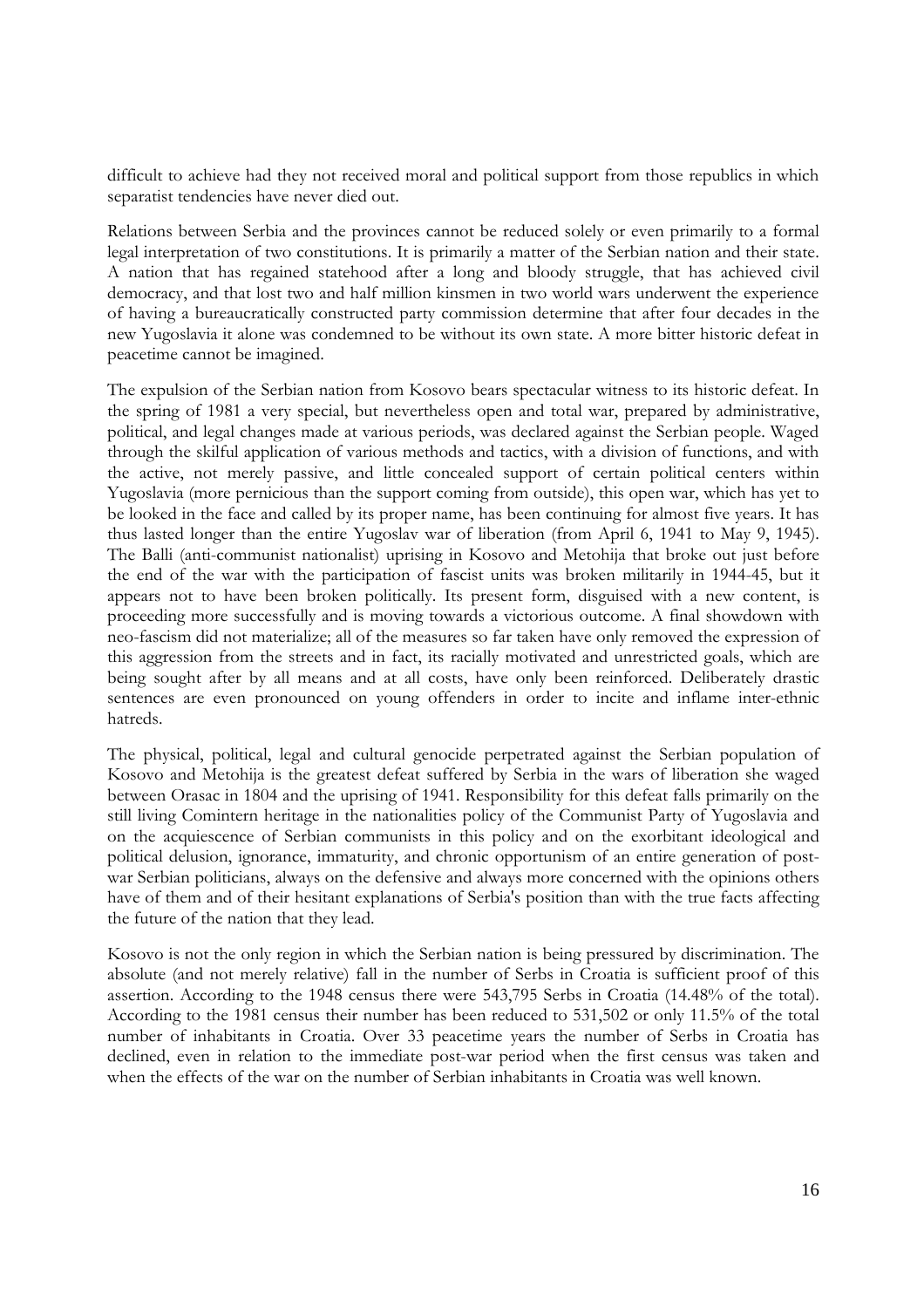Lika, Kordun, and Banija have remained the most underdeveloped regions of Croatia and this has greatly encouraged the emigration of Serbs to Serbia and migrations to other parts of Croatia where the Serbs, being newcomers, are a minority and socially inferior group, greatly exposed to assimilation. In any case, the Serbs in Croatia are otherwise exposed to a sophisticated and quite effective policy of assimilation. One component of this policy is the prohibition of all Serbian associations and cultural institutions in Croatia, which had had a rich tradition dating from the Austro-Hungarian and pre-war Yugoslav periods, and the imposition of an official language that bears the name of another nation (Croatia), thus giving concrete shape to national inequality. A constitutional provision has made this language obligatory for the Serbs in Croatia, and nationalistically inclined Croatian linguists are distancing it systematically and by well-organized actions from the language used in the other republics of the Serbo-Croatian language area, and this is helping to weaken the ties binding the Serbs in Croatia to other Serbs. Such action is gladly undertaken at the cost of interrupting language continuity among the Croats themselves and of eliminating international terms that are invaluable for communicating with other cultures, particularly in the field of science and technology. But the Serbian community in Croatia is not just cut off from their homeland culturally; that homeland cannot keep itself informed of their circumstances or of their economic or cultural situation anywhere near the extent to which it is possible for some nations in Yugoslavia to maintain contact with their compatriots in other countries. The integrity of the Serbian nation and its culture in Yugoslavia as a whole is an issue vital to its survival and progress.

With the exception of the Independent State of Croatia from 1941- 45, Serbs in Croatia have never been as persecuted in the past as they are now. The solution to their national position must be considered an urgent political question. In so much as a solution cannot be found, the results could be disastrous, not just in relation to Croatia, but to all of Yugoslavia.

The question of the Serbian people's position is given considerable weight by the fact that a large number of Serbians live outside of Serbia, especially Serbia proper, and that their number is larger than the total number of people of some other nations. According to the census of 1981, 24% of the Serbian people (1,958,000) live outside of the Socialist Republic of Serbia, which is considerably more than the number of Slovenians, Albanians, Macedonians and taken individually, almost the same as the Muslims. Outside of Serbia proper there are 3,285,000 Serbs or 40.3% of their total population. In the general disintegration process which has taken over Yugoslavia, the Serbs are hit with the most intense disintegration. The present course which our society in Yugoslavia has taken is totally opposite from the one that has moved for decades and centuries until the formation of a unified state. This process is aimed at the total destruction of the national unity of the Serbian people.

Having borne for over half a century the stigma and handicap of being the jailer of the other Yugoslav nations, the Serbian nation was incapable of deriving support from its own history. Many aspects of this history itself were even brought into question. The democratic bourgeoisie tradition for which Serbia had struggled successfully in the 19th century has remained in the shadow cast by the Serbian socialist and labor movement until quite recently because of narrow-mindedness and lack of objectivity on the part of official historiography. This so impoverished and restricted the true picture of the contribution made by Serbian bourgeoisie society to law, culture, and statesmanship that, deformed in this manner, it could not provide mental or moral support to anyone nor could it serve as a foothold for preserving or reviving historical self-confidence. The brave and honorable efforts at liberation exerted by the Serbs of Bosnia-Herzegovina and by all Yugoslav youth, which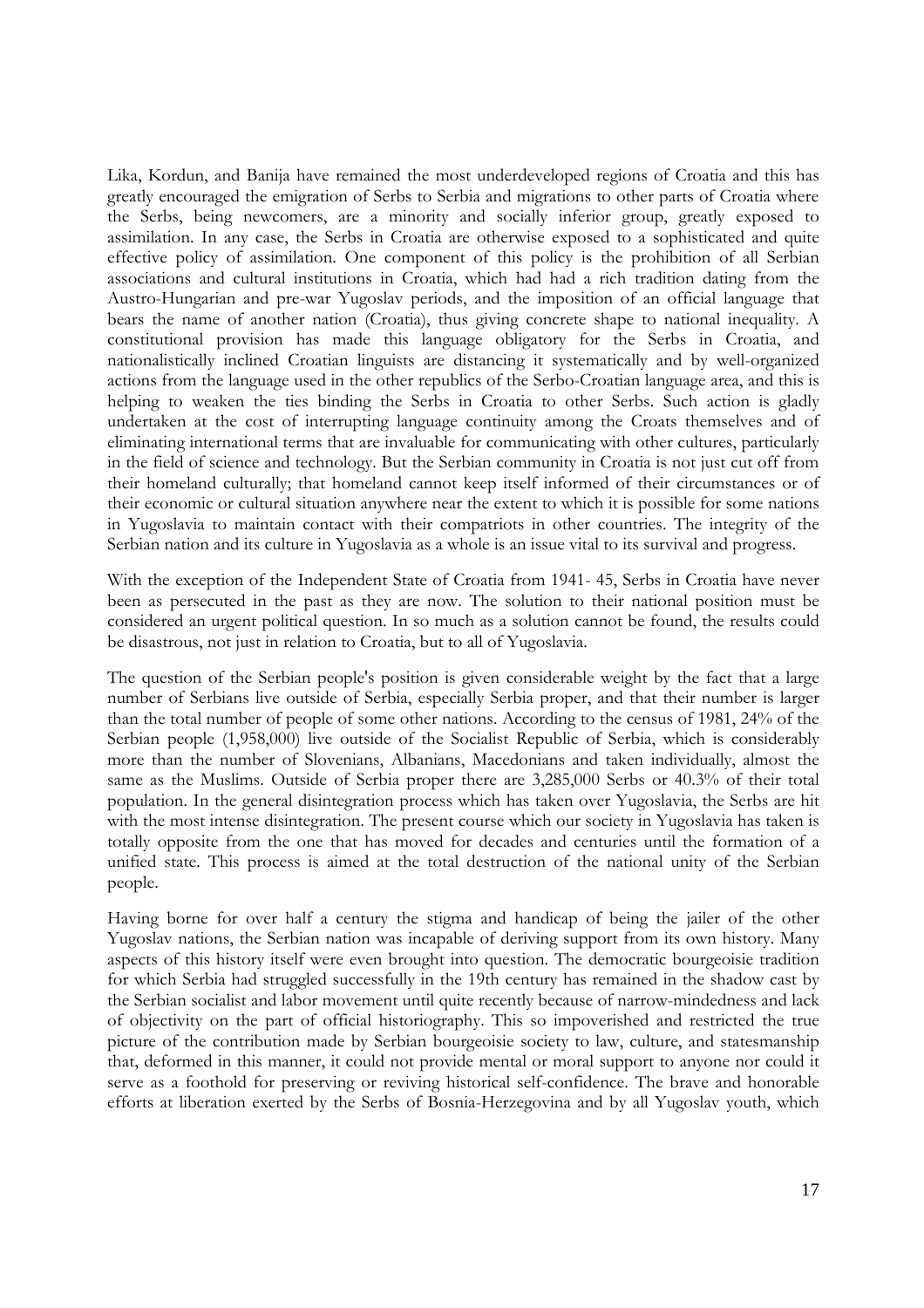included Young Bosnia, experienced a similar fate and were pushed into the historical background by the contributions of a class ideology whose proponents and creators were Austrian Marxists, confirmed opponents of movements of national liberation.

Influenced by the ruling ideology, the cultural achievements of the Serbian people are undergoing alienation, being usurped by others or denigrated, or they are ignored and retrogress; the language is being displaced and the Cyrillic script is gradually being lost. In this connection, the realm of literature is serving as the main arena for caprice and anarchy. The cultural and spiritual integrity of no other Yugoslav nation is so roughly challenged as that of the Serbian nation. No other literary and artistic heritage is so disordered, ravaged, and confused as the Serbian heritage. The political criteria of the ruling ideology are imposed on Serbian culture as being more valuable and stronger than scientific or historical criteria.

After the dramatic interethnic conflicts of the world war, it had appeared that chauvinism has lost momentum was even on the road to oblivion. This appearance has proven deceptive. It was not long before nationalism began rising up once more, and every change in the constitution served to promote its growth. Nationalism has been promoted from above; its chief proponents have been politicians. The fundamental cause of this multi- dimensional crisis is to be found in the ideological defeat of socialism at the hands of nationalism, which has produced the centrifugal processes that have brought the Yugoslav community to the brink of ruin and which has destroyed the old system of values.

Its roots lie in the ideology of the Comintern and in the nationalities policy of the pre-war CPY. The revanchism directed at the Serbian nation as an "exploiting" nation that was built into this policy has had far-reaching consequences for inter- ethnic relations, the social organization, the economic system, and the fate of moral and cultural values since the Second World War. The Serbian nation has been encumbered with a feeling of historical guilt and has remained the only nation not to solve its national problem and not to receive its own state like the other nations. Therefore, the first and foremost action must be to remove this burden of historical guilt from the Serbian nation, to categorically deny the contention that it enjoyed a privileged economic position between the two world wars, and to refrain from denigrating Serbia's liberation-oriented history and contribution in creating Yugoslavia.

Complete national and cultural integrity of the Serbian people is their historic and democratic right, no matter in which republic or province they might find themselves living. The attainment of equality and an independent development have profound historical meaning for the Serbian people. In less than fifty years, over two successive generations, the Serbian nation has been exposed to such severe trials-twice exposed to physical extermination, to forced assimilation, to religious conversion, to cultural genocide, to ideological indoctrination, and to the denigration and renunciation of their own traditions beneath an imposed guilt complex, and thereby disarmed intellectually and politically, that they could not but leave deep spiritual wounds that cannot be ignored as this century of the great technological takeoff draws to a close. In order to have a future in the international family of cultured and civilized nations, the Serbian nation must have an opportunity to find itself again and become a historical agent, must re-acquire an awareness of its historical and spiritual being, must look its economic and cultural interests square in the eyes, and must find a modern social and national program that will inspire this generation and generations to come.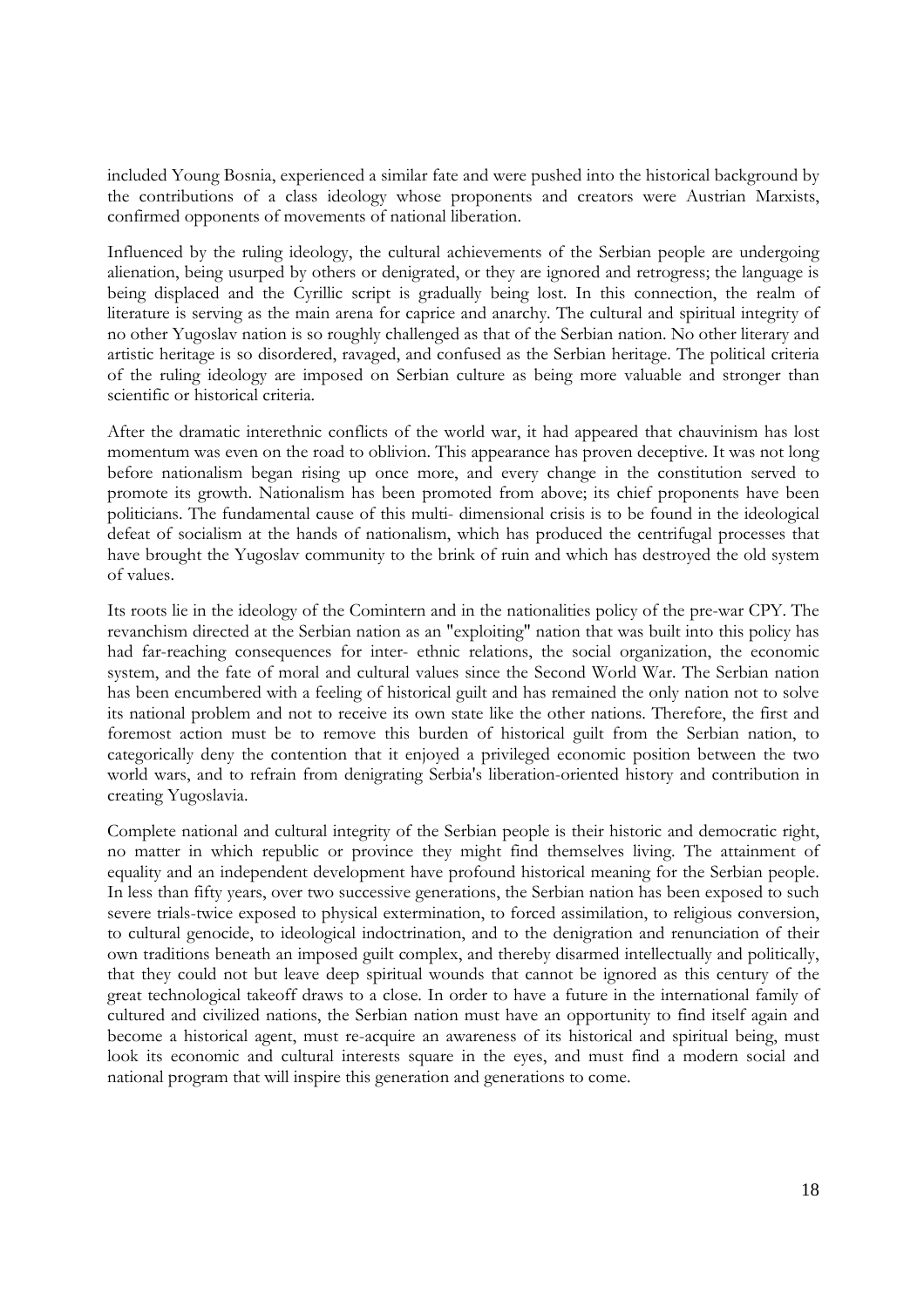The present depressing condition of the Serbian nation, with chauvinism and Serbophobia being ever more violently expressed in certain circles, favour of a revival of Serbian nationalism, an increasingly drastic expression of Serbian national sensitivity, and reactions that can be volatile and even dangerous. We must not overlook or underestimate these dangers for a moment under any circumstances. But a principled struggle against Serbian chauvinism cannot be based on the reigning ideological and political symmetry in historical guilt. The rejection of this symmetry, fatal to the spirit and morale, with its trite falsehoods and injustices, is a precondition for mobility and effectiveness on the part of democratic, Yugoslav, humanistic awareness in contemporary Serbian culture.

The fact that ordinary citizens and the working class are not represented in the appropriate councils in the Federal Assembly cannot simply be ascribed to favouritism for ethnic nationalisms; it is also the result of an attempt to place Serbia in a position of inequality and thereby weaken her political influence. But the greatest calamity is the fact that the Serbian nation does not posses a state like all of the other nations. True, the first article of the Constitution of the Socialist Republic of Serbia contains a provision to the effect that Serbia is a state, but the question immediately arises: What kind of a state is one that lacks authority within its own territory and lacks the means to protect the personal property of its citizens, to prevent genocide in Kosovo, and to prevent the emigration of Serbs from their ancient homeland? This position underlines the political discrimination against Serbia, especially when one remembers that the Constitution of the Socialist Federal Republic of Yugoslavia has imposed internal federalism on Serbia, creating a permanent source of conflicts between Serbia Proper and the provinces. The aggressive Albanian chauvinism in Kosovo cannot be contained until Serbia ceases to be the sole republic whose internal relations are ordered by others.

The Federal Constitution has formally established the equality of all the republics but this has been rendered worthless in practice by forcing the Republic of Serbia to renounce many of its rights and powers in favor of the autonomous provinces, the status of which is regulated by the Federal Constitution to a considerable extent. Serbia must openly state that this is an imposed arrangement. This is especially true in regard to the position of the provinces, which in reality have been promoted to republics and which regard themselves far more as constituent elements of the Federation rather than as parts of the republic of Serbia. Besides failing to consider a state for the Serbian nation, the Yugoslav Constitution also created insurmountable difficulties to the establishment of such a state. In order to satisfy Serbia's legitimate interests, a revision of that constitution is unavoidable. The autonomous provinces must become true integral parts of the Republic of Serbia by granting them a degree of autonomy that would not destroy the integrity of the Republic and would make it possible to act in the common interests of the wider community.

The unhappy matter of Serbian statehood is not the only deficiency that must be corrected by constitutional amendments. The 1974 constitution turned Yugoslavia into a very unstable state community, prone to consider alternatives other than the Yugoslav alternative, as has been made clear in recent statements by public figures in Slovenia and the earlier positions taken by Macedonian politicians. Such considerations and fragmentation lead to the notion that Yugoslavia is in danger of further corrosion. The Serbian nation cannot meekly await the future in such a state of uncertainty. Therefore, all of the nations within Yugoslavia must be given the opportunity to express their wants and intentions. Serbia would then be able to declare and define her own national interests. Discussions and agreements in this vein must precede an examination of the Constitution. Naturally, Serbia must not take a passive stand in all this, waiting to hear what others will say, as she has done so often in the past.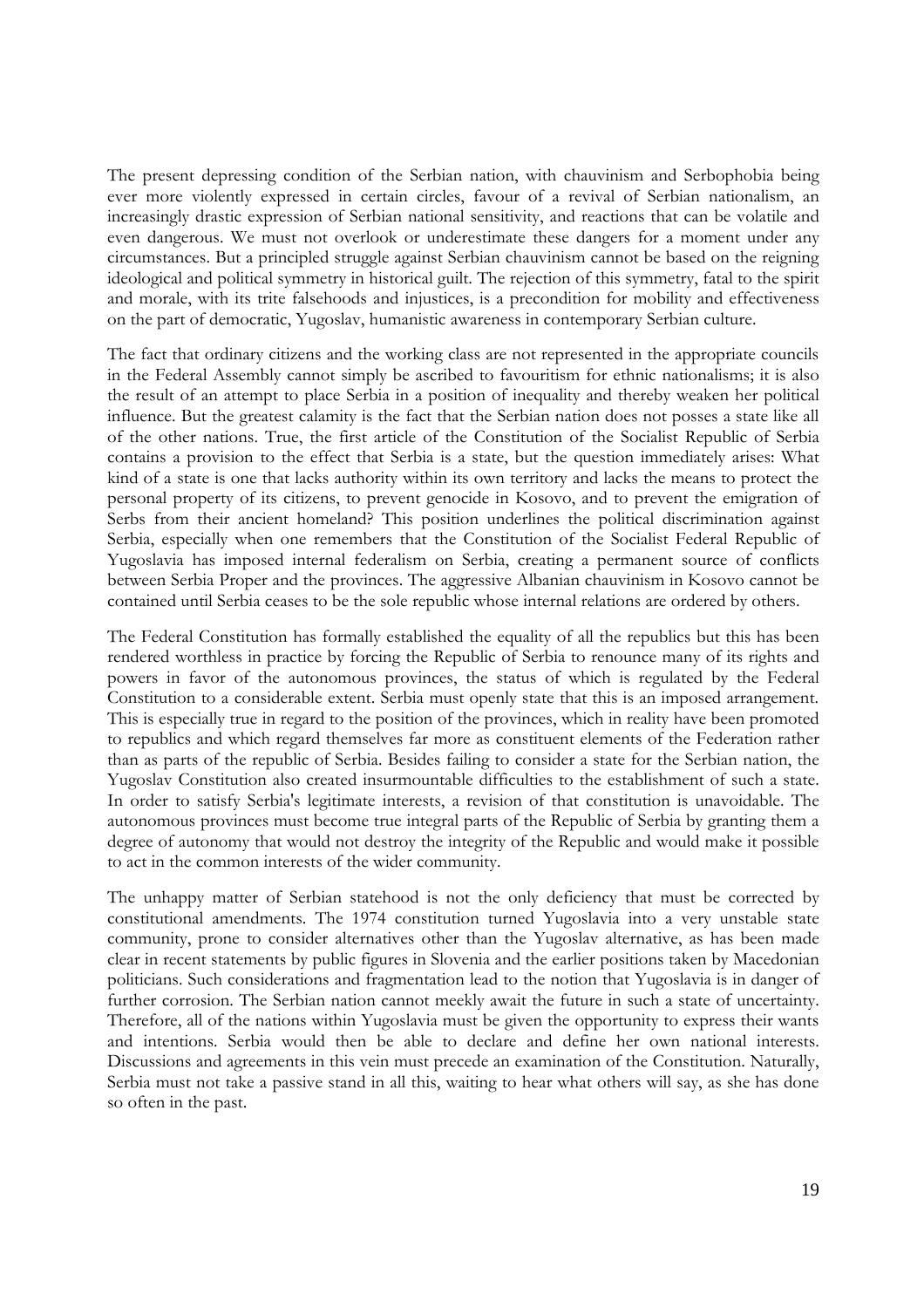The position of equality that Serbia must strive for presupposes the same initiative in deciding on key political and economic issues as enjoyed by others. Four decades of Serbian passivity have been bad for Yugoslavia as a whole by failing to contribute ideas and critical appraisals based on her longer state tradition, enhanced feeling for national independence, and rich experience in struggling against home-grown usurpers of political freedom. Unless the Serbian nation within Serbia participate on an equal footing in the entire process of decision making and implementation, Yugoslavia cannot be strong--and Yugoslavia's very existence as a democratic, socialist community will be called into question.

An entire period in the development of the Yugoslav community and of Serbia has clearly ended in a historically worn-out ideology, overall stagnation, and ever more obvious regression in the economic, political, moral, and cultural spheres. Such a situation imperatively requires a profound and wellthought out, rationally grounded, and decisively implemented reform of the entire governmental structure and social organization of the Yugoslav community of nations, and speedy and beneficial integration into the modern world through social democracy. The human resources of the entire country must be involved to the utmost extent in social reform in order that we may become a productive, enlightened, and democratic society capable of existing on the fruits of our own labour and creativity and able to make our fair contribution to the human race.

The Serbian Academy of Arts and Sciences is taking this occasion to express once again its willingness to promote this portentous undertaking and the historical aspirations of our generation with all the resources at its disposal." (Source: http://www.ukans.edu/~slavlib/memo.htm)

Dobrica Cosic (b.1921) was the president of the Serbian Academy of Arts and Sciences (SANU) at the time this Memorandum was written and had a leading influence on its content and direction. Cosic is a writer who has held numerous cultural and political posts since the end of World War II, among them representative in the Federal parliament, president of the Serbian literary community, and editor of several newspapers and literary journals. He was also the president of the new Yugoslav Federation.